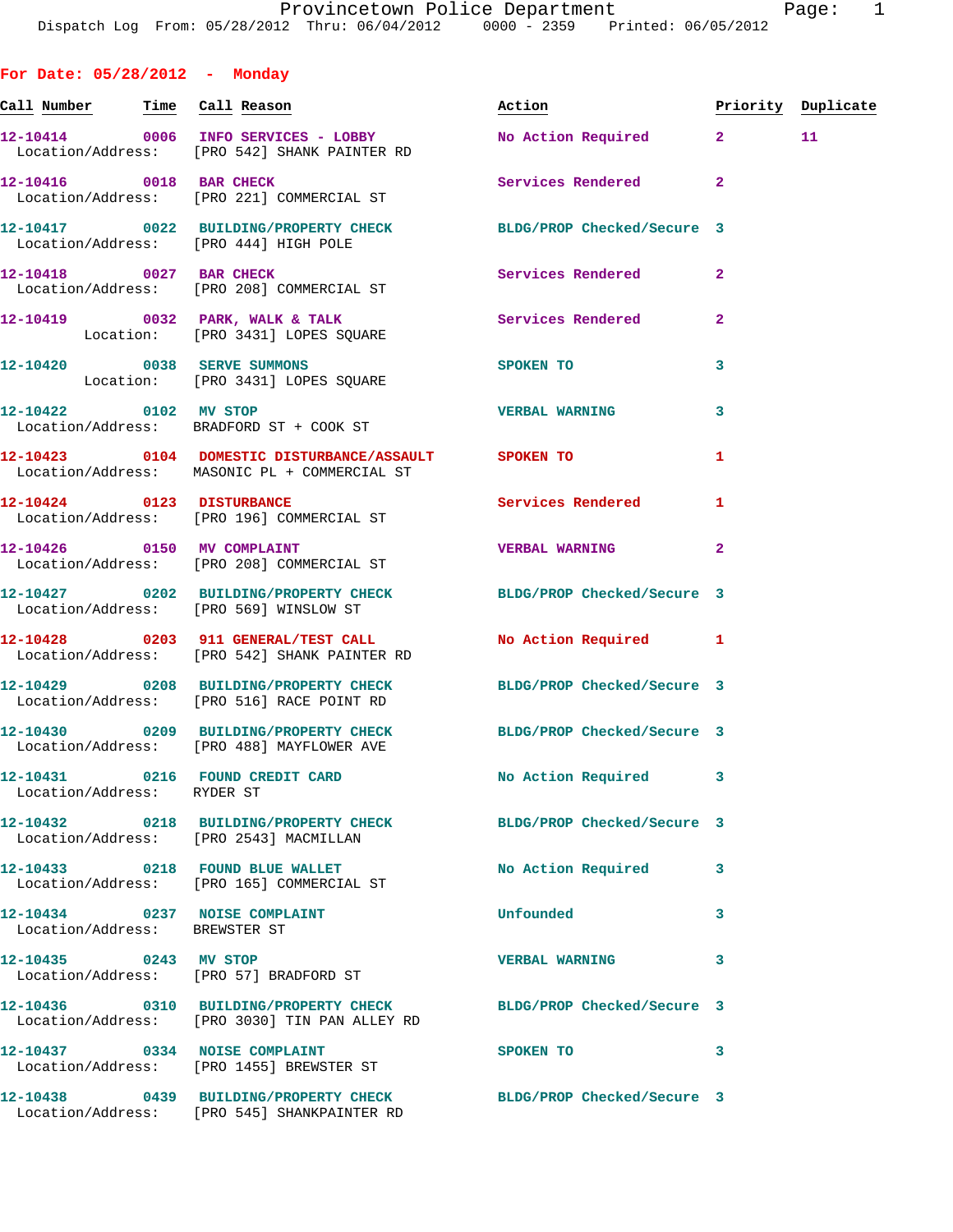|                                                          | Provincetown Police Department<br>Dispatch Log From: 05/28/2012 Thru: 06/04/2012 0000 - 2359 Printed: 06/05/2012 |                          |                |
|----------------------------------------------------------|------------------------------------------------------------------------------------------------------------------|--------------------------|----------------|
| Location/Address: [PRO 3287] ROUTE 6                     | 12-10439 0502 BUILDING/PROPERTY CHECK BLDG/PROP Checked/Secure 3                                                 |                          |                |
|                                                          | 12-10440 0541 MV COMPLAINT<br>Location/Address: [PRO 1542] COMMERCIAL ST                                         | Vehicle Towed            | $\overline{a}$ |
|                                                          | 12-10441 0559 AIRCRAFT-FLIGHT COV. Services Rendered<br>Location/Address: [PRO 516] RACE POINT RD                |                          | $\overline{a}$ |
| Location/Address: HARRY KEMP WAY                         | 12-10442 0602 ANIMAL CALL-INJURED BIRD Services Rendered                                                         |                          | $\overline{a}$ |
|                                                          | 12-10443 0726 ANIMAL CALL<br>Location/Address: [PRO 458] COMMERCIAL ST                                           | No Action Required       | 2              |
| 12-10444 0843 FOUND CHECK                                | Location/Address: [PRO 106] COMMERCIAL ST                                                                        | Services Rendered        | 3              |
|                                                          | 12-10445 0905 MEDICAL EMERGENCY<br>Location/Address: [PRO 106] COMMERCIAL ST                                     | Transported to Hospital  | 1              |
| 12-10446 0909 FOUND WALLET                               | Location/Address: [PRO 78] BRADFORD ST                                                                           | Services Rendered        | 3              |
|                                                          | 12-10447 0919 MEMORIAL DAY SERVICES<br>Location/Address: [PRO 3259] MACMILLAN WHARF                              | No Action Required       | $\mathbf{2}$   |
|                                                          | 12-10448 0935 LOST TOYOTA KEY<br>Location/Address: [PRO 542] SHANK PAINTER RD                                    | <b>Services Rendered</b> | 3              |
| Location/Address: DUNCAN LN                              | 12-10449 0943 SUSPICIOUS ACTIVITY Services Rendered                                                              |                          | $\mathbf{2}$   |
|                                                          | 12-10450 0955 ANIMAL CALL<br>Location/Address: [PRO 3456] RYDER ST EXT                                           | Services Rendered        | $\mathbf{2}$   |
|                                                          | 12-10451 0957 LOST WALLET<br>Location/Address: [PRO 105] COMMERCIAL ST                                           | <b>Services Rendered</b> | 3              |
| 12-10452 1048 ANIMAL CALL                                | Location/Address: [PRO 542] SHANK PAINTER RD                                                                     | <b>Services Rendered</b> | 2              |
| 12-10453 1111 COMPLAINT<br>Location/Address: BRADFORD ST |                                                                                                                  | Services Rendered        | 3              |
|                                                          | 12-10454 1136 MV BREAKING & ENTERING<br>Location/Address: [PRO 1392] LOVETTS CT                                  | Services Rendered        | $\mathbf{2}$   |
| 12-10455 1144 AIRCRAFT                                   | Location/Address: [PRO 516] RACE POINT RD                                                                        | Services Rendered        | $\mathbf{2}$   |
| 12-10456 1220 LOST BLUE WALLET                           | Location/Address: [PRO 542] SHANK PAINTER RD                                                                     | Services Rendered        | 3              |
|                                                          | Location/Address: [PRO 542] SHANK PAINTER RD                                                                     | Could Not Locate         | $\mathbf{2}$   |
|                                                          | 12-10458 1253 PARKING COMPLAINT / GENERAL Vehicle Towed<br>Location/Address: COMMERCIAL ST + CENTER ST           |                          | 3              |
|                                                          | 12-10459 1310 LOST GREEN/WHITE WALLET<br>Location/Address: [PRO 542] SHANK PAINTER RD                            | <b>Services Rendered</b> | 3              |
|                                                          | 12-10460 1334 MISSING CABLE BOX<br>Location/Address: [PRO 2649] NICKERSON ST                                     | Services Rendered        | $\mathbf{2}$   |
| 12-10461 1339 ANIMAL CALL                                | Location/Address: [PRO 542] SHANK PAINTER RD                                                                     | No Action Required       | $\overline{a}$ |
| 12-10462 1342 AIRCRAFT                                   | Location/Address: [PRO 516] RACE POINT RD                                                                        | No Action Required       | 2              |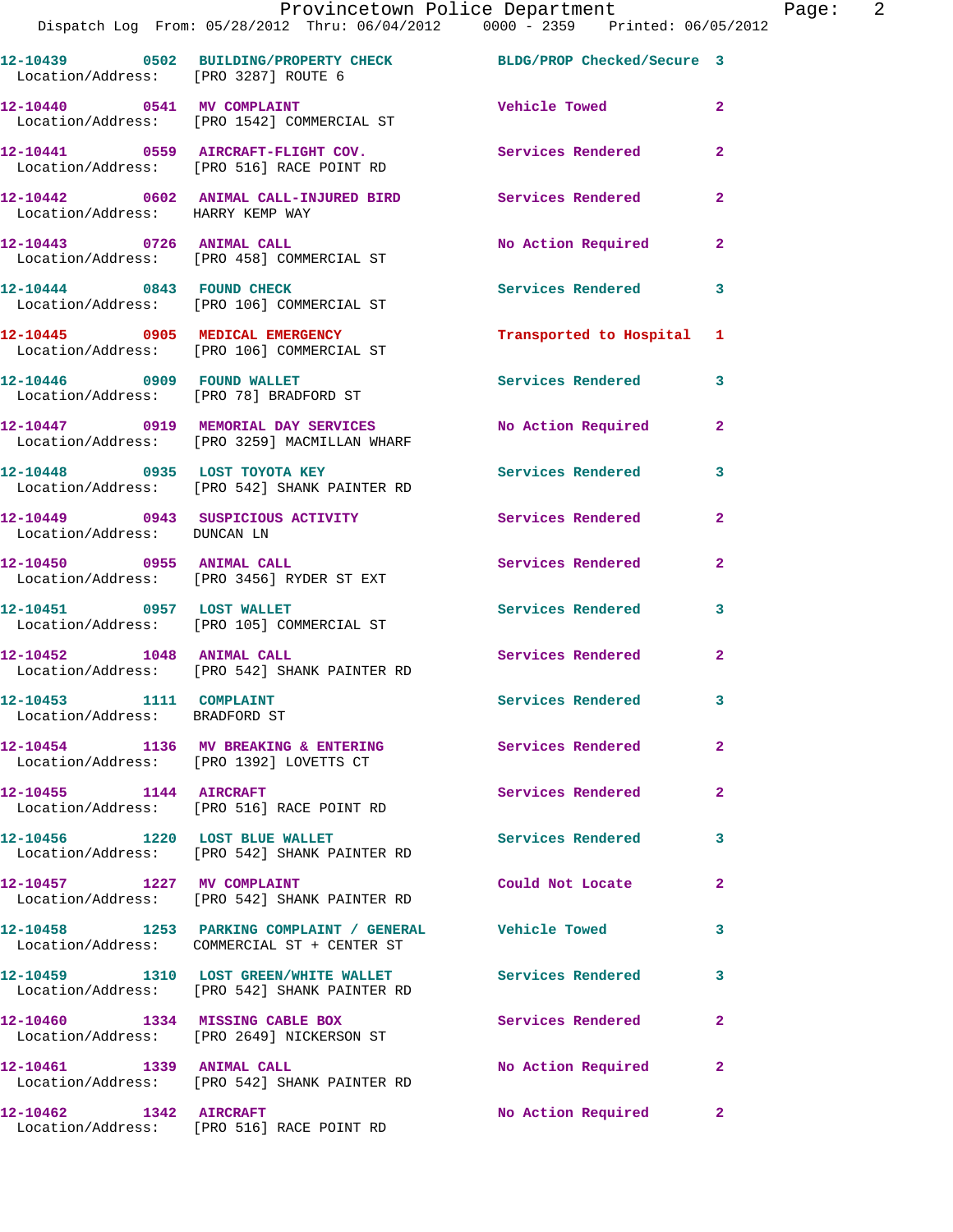|                             | Provincetown Police Department                                                 |                        |   |
|-----------------------------|--------------------------------------------------------------------------------|------------------------|---|
|                             | Dispatch Log From: 05/28/2012 Thru: 06/04/2012 0000 - 2359 Printed: 06/05/2012 |                        |   |
|                             |                                                                                |                        |   |
|                             |                                                                                |                        |   |
|                             |                                                                                | SPOKEN TO              | 2 |
|                             | Location/Address: [PRO 2489] BRADFORD ST                                       |                        |   |
|                             |                                                                                |                        |   |
| 12-10464 1354 FOUND LICENSE |                                                                                | Services Rendered      | 3 |
|                             | Location/Address: [PRO 542] SHANK PAINTER RD                                   |                        |   |
| 12-10465                    | 1423 LOST LICENSE                                                              | Services Rendered      | 3 |
|                             | Location/Address: [PRO 542] SHANK PAINTER RD                                   |                        |   |
|                             |                                                                                |                        |   |
| 12-10466                    | 1527 MV OBSERVANCE / ASSIGNMENT                                                | Services Rendered      | 3 |
|                             | Location/Address: [PRO 3257] SHANKPAINTER RD                                   |                        |   |
|                             |                                                                                |                        |   |
| 12-10467<br>1530            | MV COMPLAINT                                                                   | <b>GONE ON ARRIVAL</b> | 2 |

**12-10469 1548 AIRCRAFT Services Rendered 2**  Location/Address: [PRO 516] RACE POINT RD **12-10470 1554 MV OBSERVANCE / ASSIGNMENT Services Rendered 3**  Location/Address: [PRO 1645] HARRY KEMP **12-10471 1558 MV STOP Citation/Warning Issued 3**  Location/Address: WILLOW DR + OAK DR 12-10472 1624 LOST BLUE WALLET **12-10472** Services Rendered 3 Location/Address: [PRO 542] SHANK PAINTER RD **12-10473 1629 LOST/FOUND BRINDLE DOG Services Rendered 2**  Location/Address: [PRO 1790] BRADFORD ST **12-10474 1638 MV OBSERVANCE / ASSIGNMENT Services Rendered 3**  Location/Address: BRADFORD ST + RYDER ST **12-10475 1640 MV STOP VERBAL WARNING 3**  Location/Address: [PRO 3004] BRADFORD ST **12-10476 1641 ANIMAL CALL No Action Required 2**  Location/Address: [PRO 542] SHANK PAINTER RD **12-10477 1707 BUILDING/PROPERTY CHECK BLDG/PROP Checked/Secure 3**  Location/Address: [PRO 2483] COMMERCIAL ST **12-10479 1707 BUILDING/PROPERTY CHECK BLDG/PROP Checked/Secure 3**  Location/Address: [PRO 2898] JEROME SMITH RD **12-10478 1712 BUILDING/PROPERTY CHECK BLDG/PROP Checked/Secure 3**  Location/Address: [PRO 488] MAYFLOWER ST **12-10480 1729 ASSIST CITIZEN No Action Required 3**  Location/Address: [PRO 537] SHANK PAINTER RD

12-10468 1535 MV COMPLAINT Vehicle Towed 2

**12-10481 1737 AIRCRAFT Services Rendered 2**  Location/Address: [PRO 516] RACE POINT RD

Location/Address: [PRO 442] AUNT SUKEYS WAY + HARRY KEMP WAY

Location/Address: COMMERCIAL ST

**12-10482 1751 MV OBSERVANCE / ASSIGNMENT Services Rendered 3**  Location/Address: [PRO 2521] ROUTE 6

**12-10483 1807 LOST MASS LICENSE Services Rendered 3**  Location/Address: [PRO 399] COMMERCIAL ST

**12-10484 1841 MV STOP VERBAL WARNING 3**  Location/Address: [PRO 2543] MACMILLAN WHARF

**12-10485 1858 MV COMPLAINT Services Rendered 2**  Location/Address: [PRO 1022] NICKERSON ST

**12-10486 1908 MV STOP No Action Required 3**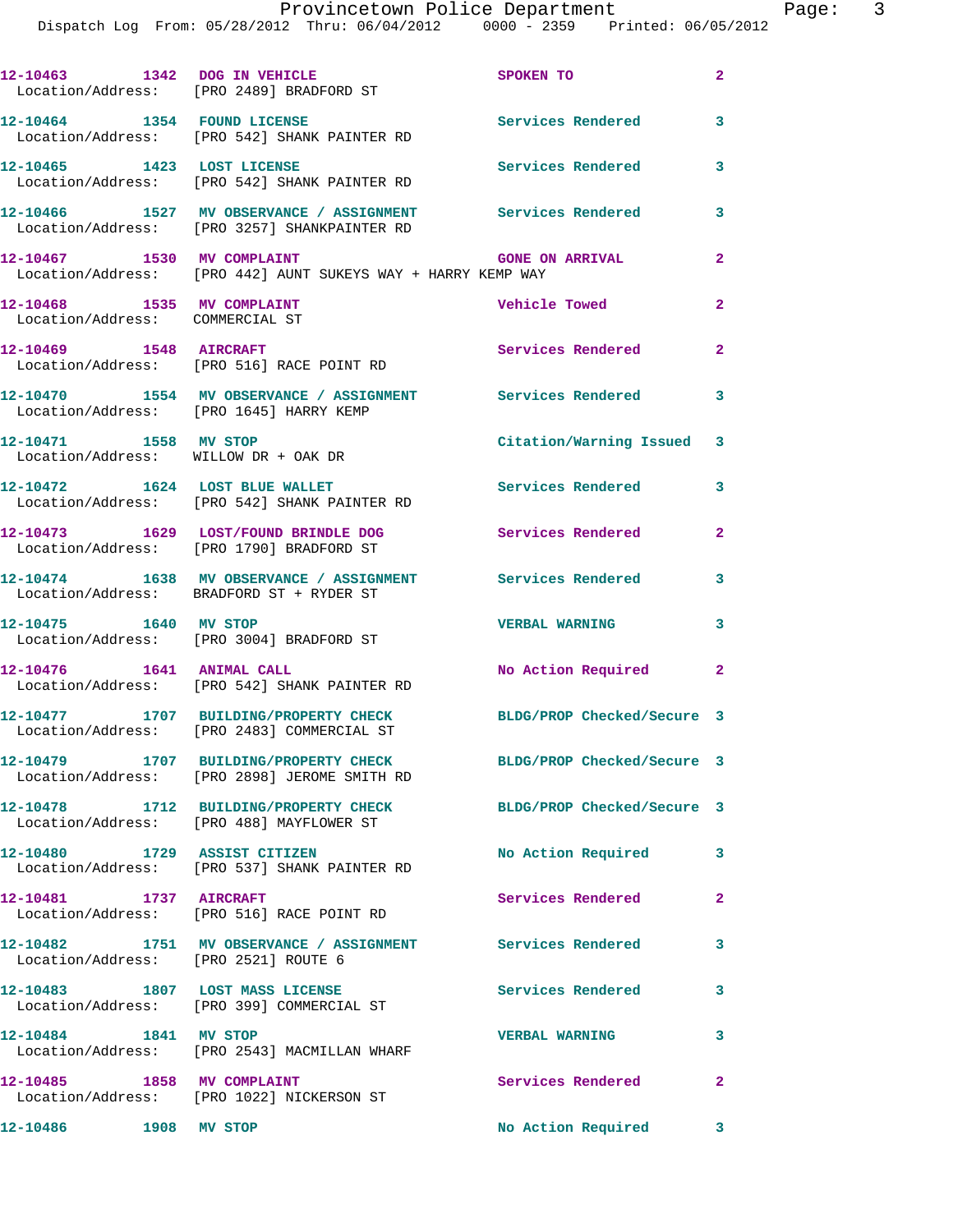|                                                               | Provincetown Police Department<br>Dispatch Log From: 05/28/2012 Thru: 06/04/2012 0000 - 2359 Printed: 06/05/2012 |                            |                |
|---------------------------------------------------------------|------------------------------------------------------------------------------------------------------------------|----------------------------|----------------|
|                                                               | Location/Address: [PRO 3296] SHANK PAINTER RD                                                                    |                            |                |
| Location/Address: [PRO 2521] ROUTE 6                          | 12-10487 1911 MV OBSERVANCE / ASSIGNMENT Services Rendered                                                       |                            | 3              |
| 12-10488 1924 MV STOP<br>Location/Address: [PRO 2513] ROUTE 6 |                                                                                                                  | No Action Required         | 3              |
| 12-10489 1934 DISTURBANCE                                     | Location/Address: [PRO 2087] HARRY KEMP WAY                                                                      | SPOKEN TO                  | 1              |
|                                                               | 12-10490 1935 HARASSMENT<br>Location/Address: [PRO 542] SHANK PAINTER RD                                         | SPOKEN TO                  | $\mathbf{2}$   |
| 12-10491 1957 DISORDERLY                                      | Location/Address: [PRO 2391] BRADFORD ST                                                                         | SPOKEN TO                  | $\overline{a}$ |
| 12-10492 2017 BAR CHECK                                       | Location/Address: [PRO 3633] COMMERCIAL ST                                                                       | BLDG/PROP Checked/Secure 2 |                |
|                                                               | 12-10493 2021 BUILDING/PROPERTY CHECK<br>Location/Address: [PRO 519] RACE POINT RD                               | BLDG/PROP Checked/Secure 3 |                |
|                                                               | 12-10494 2024 BAR CHECK<br>Location/Address: [PRO 2737] COMMERCIAL ST                                            | BLDG/PROP Checked/Secure 2 |                |
|                                                               | 12-10495 2030 BUILDING/PROPERTY CHECK<br>Location/Address: [PRO 306] COMMERCIAL ST                               | BLDG/PROP Checked/Secure 3 |                |
| 12-10496 2032 FOLLOW UP                                       | Location/Address: [PRO 25] BRADFORD ST                                                                           | SPOKEN TO                  | 2              |
| 12-10497 2038 BAR CHECK                                       | Location/Address: [PRO 2675] COMMERCIAL ST                                                                       | BLDG/PROP Checked/Secure 2 |                |
| Location/Address: [PRO 512] PRINCE ST                         | 12-10498 2042 BUILDING/PROPERTY CHECK                                                                            | BLDG/PROP Checked/Secure 3 |                |
| 12-10499 2043 MV STOP                                         | Location/Address: [PRO 3099] SHANK PAINTER RD                                                                    | <b>VERBAL WARNING</b>      | 3              |
| 12-10500 2044 BAR CHECK                                       | Location/Address: [PRO 2393] COMMERCIAL ST                                                                       | BLDG/PROP Checked/Secure 2 |                |
|                                                               | 12-10501 2055 BUILDING/PROPERTY CHECK<br>Location/Address: [PRO 530] SHANKPAINTER RD                             | BLDG/PROP Checked/Secure 3 |                |
| 12-10502 2055 MV STOP                                         | Location/Address: BRADFORD ST + BANGS ST                                                                         | Citation/Warning Issued    | 3              |
|                                                               | 12-10503 2106 BUILDING/PROPERTY CHECK<br>Location/Address: [PRO 306] COMMERCIAL ST                               | BLDG/PROP Checked/Secure 3 |                |
|                                                               | 12-10504 2114 LOST/FOUND DOG<br>Location/Address: BAYVIEW AVE + HOBSON AVE                                       | Services Rendered          | 2              |
|                                                               | 12-10507 2128 BUILDING/PROPERTY CHECK<br>Location/Address: [PRO 1638] COMMERCIAL ST                              | BLDG/PROP Checked/Secure 3 |                |
|                                                               | 12-10508 2130 BUILDING/PROPERTY CHECK<br>Location/Address: [PRO 440] HARRY KEMP WAY                              | BLDG/PROP Checked/Secure 3 |                |
| 12-10509 2131 BAR CHECK                                       | Location/Address: [PRO 382] COMMERCIAL ST                                                                        | BLDG/PROP Checked/Secure 2 |                |
| 12-10510 2132 BAR CHECK                                       | Location/Address: [PRO 382] COMMERCIAL ST                                                                        | BLDG/PROP Checked/Secure 2 |                |
|                                                               | 12-10511 2132 BUILDING/PROPERTY CHECK<br>Location/Address: [PRO 182] COMMERCIAL ST                               | BLDG/PROP Checked/Secure 3 |                |

Page: 4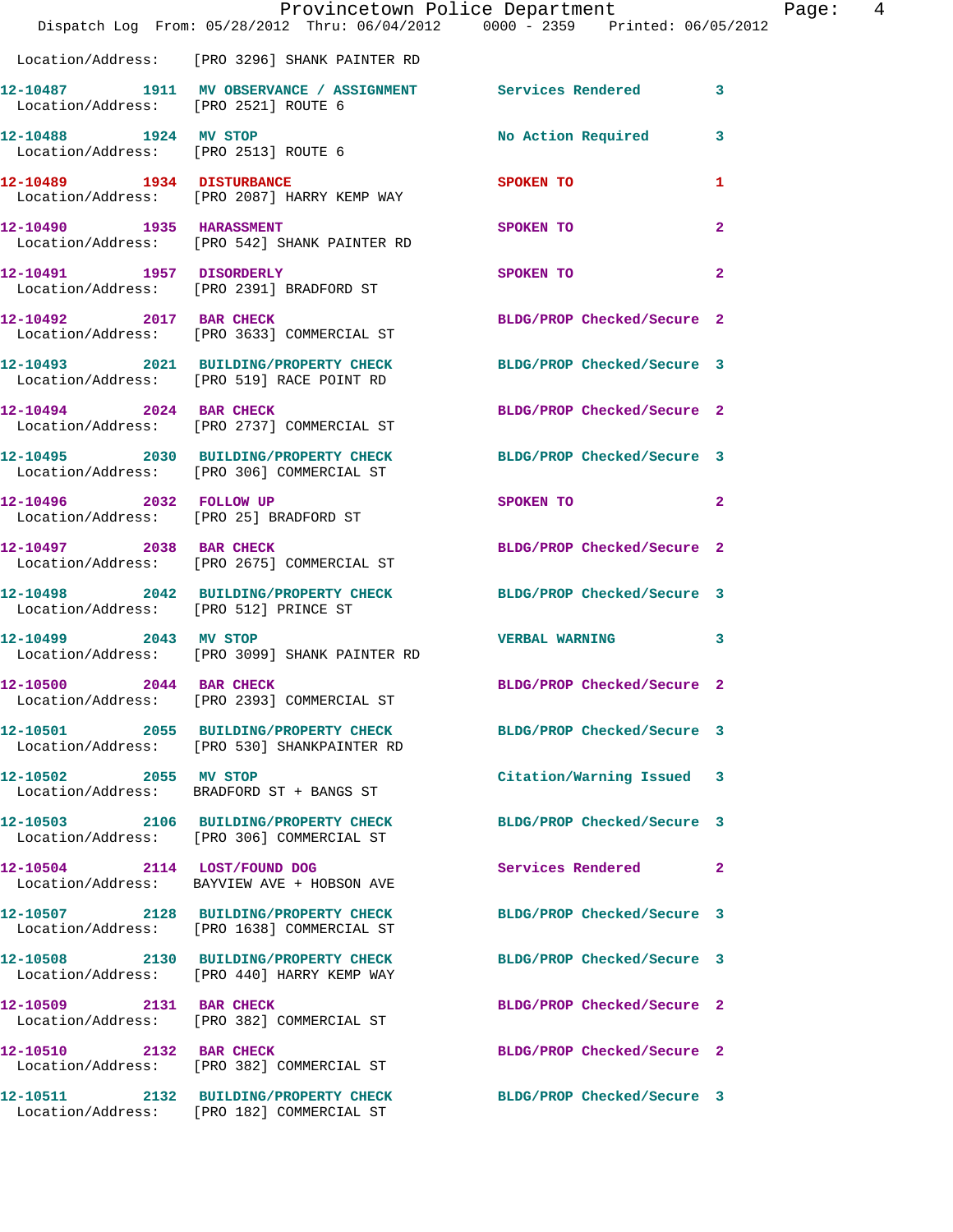|                                                                   | Provincetown Police Department                                                                                   |                            |                |
|-------------------------------------------------------------------|------------------------------------------------------------------------------------------------------------------|----------------------------|----------------|
|                                                                   | Dispatch Log From: 05/28/2012 Thru: 06/04/2012 0000 - 2359 Printed: 06/05/2012                                   |                            |                |
|                                                                   | 12-10512 2134 BUILDING/PROPERTY CHECK BLDG/PROP Checked/Secure 3<br>Location/Address: [PRO 2898] JEROME SMITH RD |                            |                |
| 12-10513 2135 BAR CHECK<br>Location/Address: [PRO 80] CARVER ST   |                                                                                                                  | BLDG/PROP Checked/Secure 2 |                |
|                                                                   | 12-10514 2135 BAR CHECK<br>Location/Address: [PRO 80] CARVER ST                                                  | BLDG/PROP Checked/Secure 2 |                |
|                                                                   | 12-10515 2135 BUILDING/PROPERTY CHECK BLDG/PROP Checked/Secure 3<br>Location/Address: [PRO 539] SHANK PAINTER RD |                            |                |
| 12-10516 2144 BAR CHECK                                           | Location/Address: [PRO 484] MASONIC PL                                                                           | BLDG/PROP Checked/Secure 2 |                |
| 12-10517 2144 BAR CHECK<br>Location/Address: [PRO 484] MASONIC PL |                                                                                                                  | BLDG/PROP Checked/Secure 2 |                |
| 12-10518 2146 MV STOP                                             | Location: [PRO 3431] LOPES SQUARE                                                                                | <b>VERBAL WARNING</b>      | 3              |
|                                                                   | 12-10519 2147 BAR CHECK<br>Location/Address: [PRO 208] COMMERCIAL ST                                             | BLDG/PROP Checked/Secure 2 |                |
| 12-10520 2147 BAR CHECK                                           | Location/Address: [PRO 208] COMMERCIAL ST                                                                        | BLDG/PROP Checked/Secure 2 |                |
|                                                                   | 12-10521 2147 BUILDING/PROPERTY CHECK BLDG/PROP Checked/Secure 3<br>Location/Address: [PRO 545] SHANKPAINTER RD  |                            |                |
| 12-10522 2149 DISORDERLY                                          | Location/Address: [PRO 2605] COMMERCIAL ST                                                                       | <b>SPOKEN TO</b>           | $\overline{a}$ |
|                                                                   | 12-10523 2207 MV STOP<br>Location: [PRO 3431] LOPES SQUARE                                                       | <b>VERBAL WARNING</b>      | 3              |
| Location/Address: [PRO 2539] RYDER ST                             | 12-10524 2257 BY-LAW VIOLATION-SLEEPING SPOKEN TO                                                                |                            | $\mathbf{2}$   |
|                                                                   | 12-10525 2330 BUILDING/PROPERTY CHECK<br>Location/Address: [PRO 175] COMMERCIAL ST                               | BLDG/PROP Checked/Secure 3 |                |
| 12-10526 2343 MEDICAL EMERGENCY<br>Location/Address: BRADFORD ST  |                                                                                                                  | Transported to Hospital 1  |                |
| For Date: $05/29/2012$ - Tuesday                                  |                                                                                                                  |                            |                |
|                                                                   | 12-10527 0011 BUILDING/PROPERTY CHECK<br>Location/Address: [PRO 3163] WINTHROP ST                                | BLDG/PROP Checked/Secure 3 |                |
| Location/Address: [PRO 444] HIGH POLE                             | 12-10528 0014 BUILDING/PROPERTY CHECK                                                                            | <b>Services Rendered</b>   | 3              |
| Location/Address: [PRO 571] ALDEN ST                              | 12-10531 0035 BUILDING/PROPERTY CHECK                                                                            | BLDG/PROP Checked/Secure 3 |                |
| 12-10533 0128 GENERAL INFO                                        |                                                                                                                  | No Action Required         | 3              |
| 12-10534 0132 911 GENERAL                                         | Location/Address: [PRO 72] PROVINCELANDS RD                                                                      | Services Rendered          | 1              |
| Location/Address: [PRO 569] WINSLOW ST                            | 12-10535 0139 BUILDING/PROPERTY CHECK                                                                            | BLDG/PROP Checked/Secure 3 |                |
| 12-10536 0145 MV STOP                                             | Location/Address: CONWELL ST + CEMETERY RD                                                                       | <b>VERBAL WARNING</b>      | 3              |
|                                                                   | 12-10537 0147 BUILDING/PROPERTY CHECK<br>Location/Address: [PRO 488] MAYFLOWER AVE                               | BLDG/PROP Checked/Secure 3 |                |

Page:  $5$ <br>  $2012$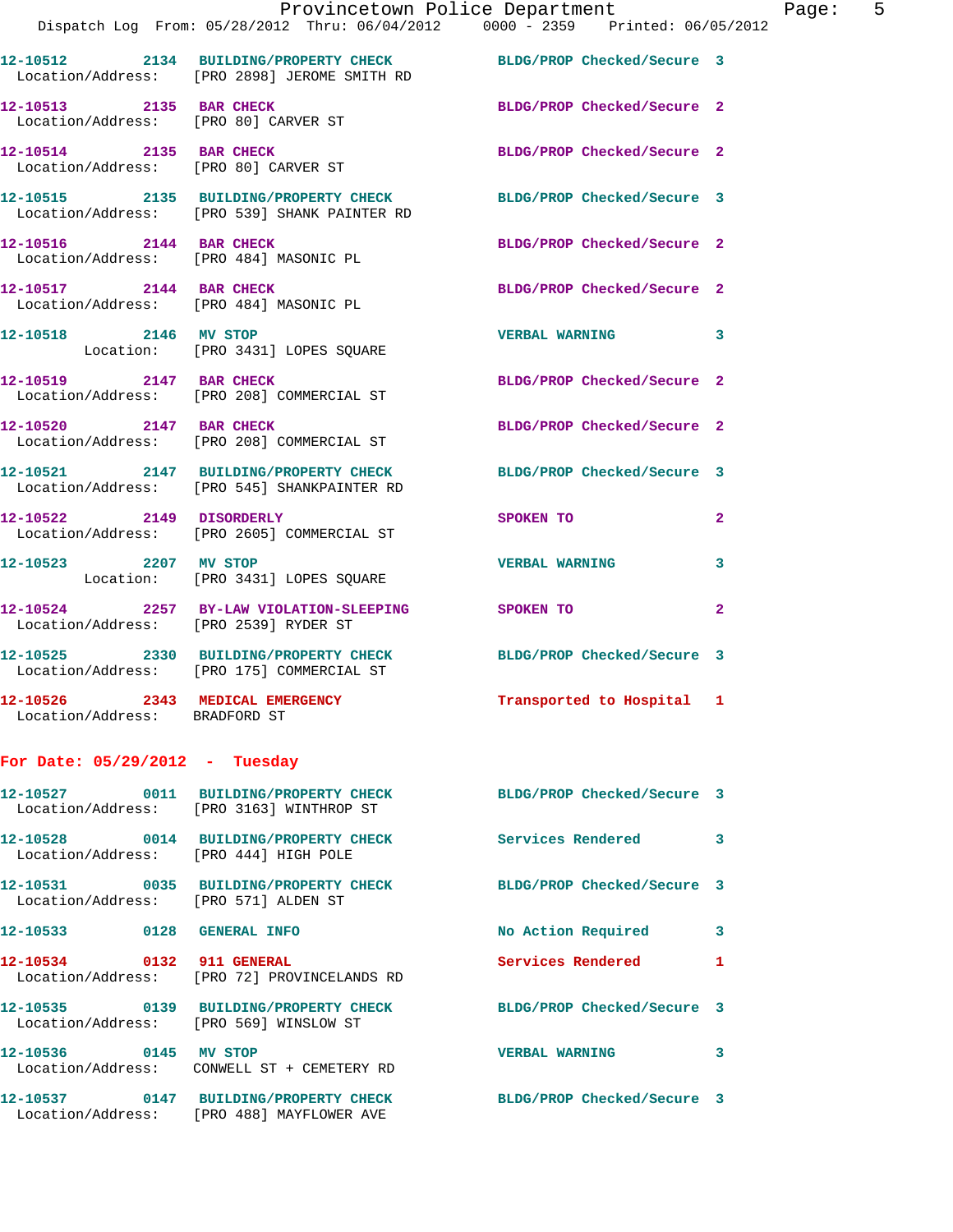|                                                                       | Dispatch Log From: 05/28/2012 Thru: 06/04/2012 0000 - 2359 Printed: 06/05/2012                                    | Provincetown Police Department Page: 6                                                                         |              |                 |  |
|-----------------------------------------------------------------------|-------------------------------------------------------------------------------------------------------------------|----------------------------------------------------------------------------------------------------------------|--------------|-----------------|--|
|                                                                       | 12-10538 0148 BUILDING/PROPERTY CHECK BLDG/PROP Checked/Secure 3<br>Location/Address: [PRO 516] RACE POINT RD     |                                                                                                                |              |                 |  |
| Location/Address: [PRO 3287] ROUTE 6                                  | 12-10539 0207 BUILDING/PROPERTY CHECK BLDG/PROP Checked/Secure 3                                                  |                                                                                                                |              |                 |  |
|                                                                       | 12-10540 0217 NOISE COMPLAINT<br>Location/Address: [PRO 1042] OLD COLONY WAY                                      | <b>Unfounded</b>                                                                                               | 3            |                 |  |
|                                                                       | 12-10541 0256 BUILDING/PROPERTY CHECK BLDG/PROP Checked/Secure 3<br>Location/Address: [PRO 3030] TIN PAN ALLEY RD |                                                                                                                |              |                 |  |
|                                                                       | 12-10542 0346 BUILDING/PROPERTY CHECK BLDG/PROP Checked/Secure 3<br>Location/Address: [PRO 545] SHANKPAINTER RD   |                                                                                                                |              |                 |  |
|                                                                       | 12-10543 0506 BUILDING/PROPERTY CHECK Services Rendered 3<br>Location/Address: [PRO 488] MAYFLOWER ST             |                                                                                                                |              |                 |  |
|                                                                       | 12-10544 0510 BUILDING/PROPERTY CHECK BLDG/PROP Checked/Secure 3<br>Location/Address: [PRO 3318] CEMETERY RD      |                                                                                                                |              |                 |  |
|                                                                       | Location/Address: [PRO 542] SHANK PAINTER RD                                                                      |                                                                                                                |              | 17 <sub>2</sub> |  |
|                                                                       | 12-10546 0621 AIRCRAFT-FLIGHT COVERAGE<br>Location/Address: [PRO 516] RACE POINT RD                               | No Action Required 2                                                                                           |              |                 |  |
| Location/Address: [PRO 571] ALDEN ST                                  | 12-10547 0646 BUILDING/PROPERTY CHECK BLDG/PROP Checked/Secure 3                                                  |                                                                                                                |              |                 |  |
| Location/Address: COMMERCIAL ST                                       | 12-10548 0653 KEEP THE PEACE                                                                                      | No Action Required 2                                                                                           |              |                 |  |
| Location/Address: COMMERCIAL ST                                       | 12-10549 0719 LOST WALLET/LOCATED                                                                                 | No Action Required 3                                                                                           |              |                 |  |
|                                                                       | 12-10550 0727 ALARM - GENERAL<br>Location/Address: [PRO 2155] COMMERCIAL ST                                       | False Alarm and the state of the state of the state of the state of the state of the state of the state of the | 1            |                 |  |
|                                                                       | 12-10551 0746 BUILDING/PROPERTY CHECK BLDG/PROP Checked/Secure 3<br>Location/Address: [PRO 2483] COMMERCIAL ST    |                                                                                                                |              |                 |  |
| 12-10552 0807 TRAFFIC CONTROL<br>Location/Address: [PRO 1600] RACE RD |                                                                                                                   | Services Rendered 3                                                                                            |              |                 |  |
| Location/Address: COMMERCIAL ST                                       | 12-10553 0820 ANIMAL CALL/ASSIST W/APT Services Rendered 2                                                        |                                                                                                                |              |                 |  |
|                                                                       | 12-10554 0832 ALARM - FIRE<br>Location/Address: [PRO 3671] COMMERCIAL ST                                          | False Alarm <b>Exercise Service Service</b>                                                                    | $\mathbf{1}$ |                 |  |
| 12-10555 0841 ANIMAL CALL<br>Location/Address: COMMERCIAL ST          |                                                                                                                   | Services Rendered                                                                                              | $\mathbf{2}$ |                 |  |
|                                                                       | 12-10556 0847 AIRCRAFT-FLIGHT COVERAGE Services Rendered 2<br>Location/Address: [PRO 516] RACE POINT RD           |                                                                                                                |              |                 |  |
|                                                                       | 12-10557 0909 ANIMAL CALL<br>Location/Address: [PRO 290] COMMERCIAL ST                                            | Services Rendered                                                                                              | $\mathbf{2}$ |                 |  |
|                                                                       | 12-10558 0912 ANIMAL CALL<br>Location/Address: [PRO 3296] SHANK PAINTER RD                                        | No Action Required 2                                                                                           |              |                 |  |
| Location/Address: COMMERCIAL ST                                       | 12-10559 0921 LOST BROWN WALLET                                                                                   | No Action Required 3                                                                                           |              |                 |  |
|                                                                       | 12-10560 0926 COMPLAINT-VISA VIOLATION SPOKEN TO<br>Location/Address: [PRO 542] SHANK PAINTER RD                  | $\sim$ 3                                                                                                       |              |                 |  |
|                                                                       | 12-10561 0944 PARKING COMPLAINT / GENERAL No Action Required 3                                                    |                                                                                                                |              |                 |  |

Location/Address: [PRO 1173] WINTHROP ST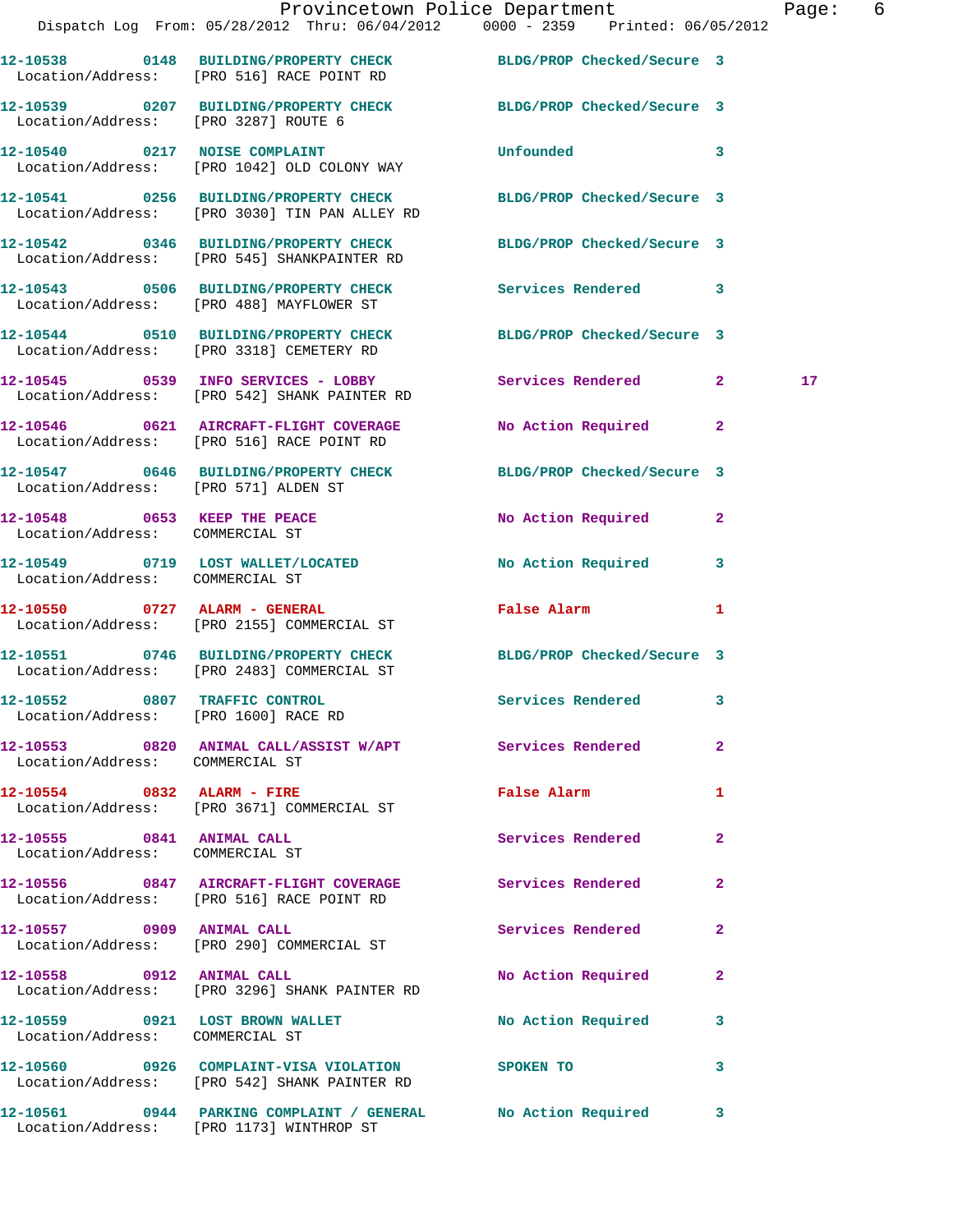|                                                                      | 12-10562 0959 MEDICAL EMERGENCY<br>Location/Address: [PRO 655] CONANT ST                                | No Action Required 1       |                |
|----------------------------------------------------------------------|---------------------------------------------------------------------------------------------------------|----------------------------|----------------|
|                                                                      | 12-10564 1030 ANIMAL CALL<br>Location/Address: [PRO 2645] SHANK PAINTER RD                              | No Action Required         | $\mathbf{2}$   |
|                                                                      | 12-10565 1031 ALARM - OUT OF SERVICE<br>Location/Address: [PRO 3671] COMMERCIAL ST                      | No Action Required         | $\mathbf{1}$   |
|                                                                      | 12-10566 1059 DISTURBANCE<br>Location/Address: [PRO 526] RYDER ST EXT                                   | Citation/Warning Issued 1  |                |
| 12-10567 1109 GENERAL INFO                                           |                                                                                                         | SPOKEN TO                  | $\mathbf{3}$   |
| 12-10568 1147 GENERAL INFO                                           |                                                                                                         | SPOKEN TO                  | 3              |
|                                                                      | 12-10569 1206 BUILDING/PROPERTY CHECK<br>Location/Address: [PRO 2206] COMMERCIAL ST                     | BLDG/PROP Checked/Secure 3 |                |
| 12-10570 1211 ANIMAL CALL<br>Location/Address: ROUTE 6               |                                                                                                         | Removed Hazard<br>$\sim$ 2 |                |
|                                                                      | 12-10571 1219 BUILDING/PROPERTY CHECK<br>Location/Address: [PRO 2543] MACMILLAN WHARF                   | BLDG/PROP Checked/Secure 3 |                |
|                                                                      | 12-10572 1253 FOUND WALLET/RETURNED<br>Location: [PRO 3431] LOPES SQUARE                                | No Action Required         | 3              |
| Location: 96 HOWLAND                                                 | 12-10573 1310 MV OBSERVANCE / ASSIGNMENT No Action Required                                             |                            | 3              |
|                                                                      | 12-10574 1315 LOST/FOUND PROPERTY<br>Location/Address: [PRO 632] COMMERCIAL ST                          | No Action Required         | 3              |
| Location/Address: [PRO 3287] ROUTE 6                                 | 12-10575 1317 BUILDING/PROPERTY CHECK                                                                   | BLDG/PROP Checked/Secure 3 |                |
| 12-10576 1319 MV STOP                                                | Location/Address: [PRO 3007] HARRY KEMP WAY                                                             | <b>VERBAL WARNING</b>      | 3              |
|                                                                      | 12-10577 1325 PARK, WALK & TALK<br>Location/Address: [PRO 3277] SANDY HILL LN                           | No Action Required         | $\mathbf{2}$   |
| 12-10578<br>1329 MV STOP<br>Location/Address: ROUTE 6 + HOWLAND ST   |                                                                                                         | <b>VERBAL WARNING</b>      | 3              |
| 12-10579 1340 ANIMAL CALL                                            | Location/Address: WINTHROP ST + COMMERCIAL ST                                                           | Services Rendered          | $\mathbf{2}$   |
|                                                                      | 12-10582 1442 LOST/FOUND PROPERTY<br>Location/Address: [PRO 542] SHANK PAINTER RD                       | SPOKEN TO                  | 3              |
| 12-10583 1525 KEEP THE PEACE                                         | Location/Address: [PRO 323] COMMERCIAL ST                                                               | SPOKEN TO                  | $\overline{a}$ |
| 12-10584 1533 FIRE, OTHER<br>Location/Address: COMMERCIAL ST         |                                                                                                         | Could Not Locate           | 1              |
| 12-10586 1545 PARK, WALK & TALK<br>Location/Address: COMMERCIAL ST   |                                                                                                         | Services Rendered          | $\mathbf{2}$   |
| 12-10585 1552 MV COMPLAINT<br>Location/Address: [PRO 94] BRADFORD ST |                                                                                                         | Vehicle Towed              | $\mathbf{2}$   |
| 12-10587 1619 MV STOP<br>Location/Address: [PRO 606] CONWELL ST      |                                                                                                         | <b>VERBAL WARNING</b>      | 3              |
|                                                                      | 12-10588 1624 MV OBSERVANCE / ASSIGNMENT No Action Required<br>Location/Address: BRADFORD ST + RYDER ST |                            | 3              |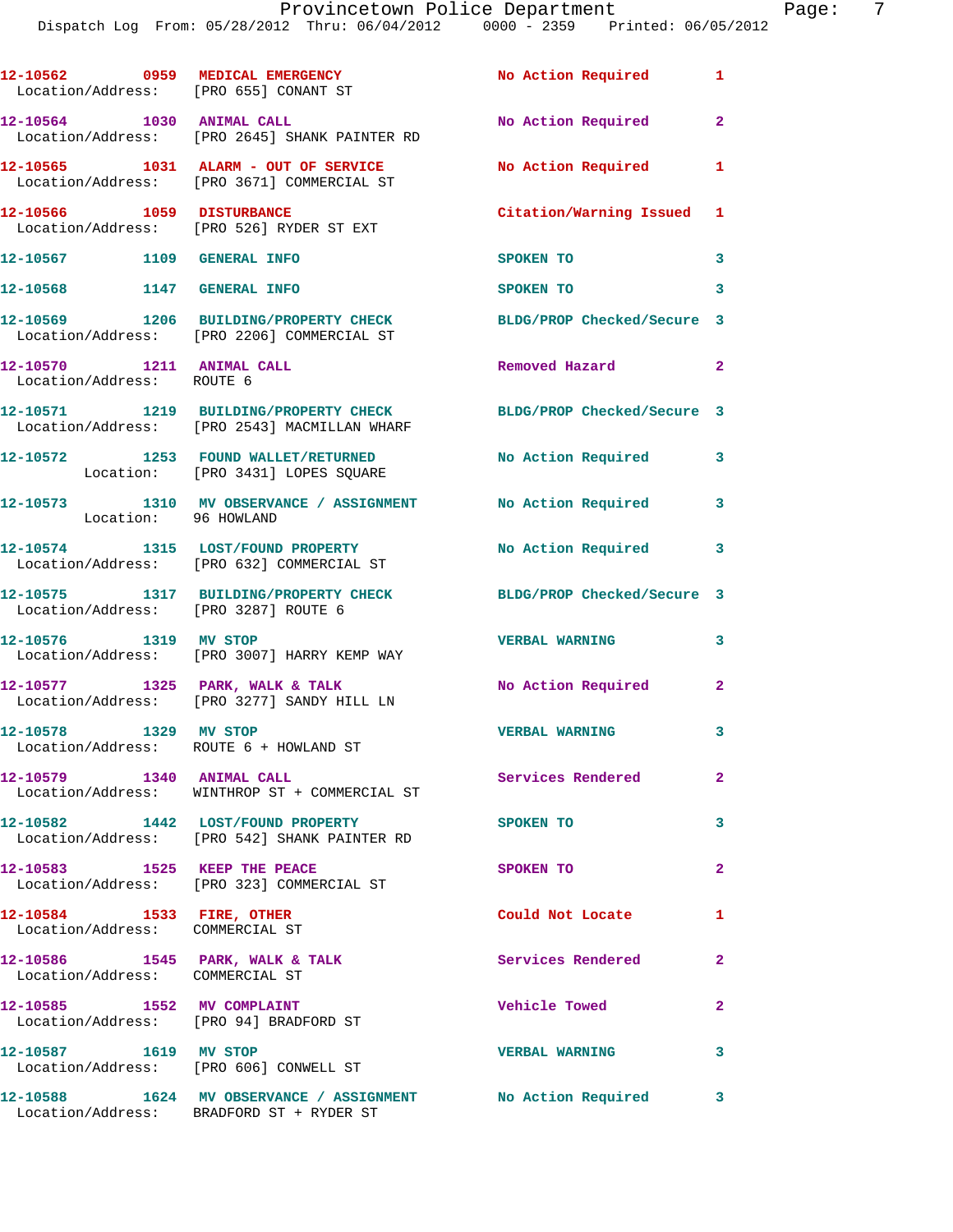|                                                          | Provincetown Police Department<br>Dispatch Log From: 05/28/2012 Thru: 06/04/2012 0000 - 2359 Printed: 06/05/2012 |                            |                |
|----------------------------------------------------------|------------------------------------------------------------------------------------------------------------------|----------------------------|----------------|
|                                                          | 12-10589 1629 MV STOP<br>Location/Address: BRADFORD ST + JOHNSON ST                                              | SPOKEN TO                  | 3              |
|                                                          | 12-10590            1654    MV STOP<br>Location/Address:     BRADFORD ST + STANDISH ST                           | <b>VERBAL WARNING</b>      | 3              |
|                                                          | 12-10591 1704 MV OBSERVANCE / ASSIGNMENT No Action Required<br>Location/Address: [PRO 2521] ROUTE 6              |                            | 3              |
|                                                          | 12-10592 1715 PARK, WALK & TALK<br>Location/Address: [PRO 105] COMMERCIAL ST                                     | <b>Services Rendered</b>   | $\overline{2}$ |
| 12-10593 1719 MV STOP<br>Location/Address: CEMETERY RD   |                                                                                                                  | <b>VERBAL WARNING</b>      | 3              |
|                                                          | 12-10594 1805 911 GENERAL<br>Location/Address: [PRO 340] COMMERCIAL ST                                           | SPOKEN TO                  | 1              |
| Location/Address: [PRO 512] PRINCE ST                    | 12-10595 1824 BUILDING/PROPERTY CHECK BLDG/PROP Checked/Secure 3                                                 |                            |                |
|                                                          | 12-10596 1834 BUILDING/PROPERTY CHECK BLDG/PROP Checked/Secure 3<br>Location/Address: [PRO 1646] WINSLOW ST      |                            |                |
|                                                          | 12-10597 1841 FOUND PROPERTY WALLET Services Rendered<br>Location/Address: [PRO 105] COMMERCIAL ST               |                            | 3              |
| 12-10598 1918 MV STOP                                    | Location/Address: [PRO 3296] SHANK PAINTER RD                                                                    | <b>VERBAL WARNING</b>      | 3              |
|                                                          | 12-10599 1927 MEDICAL EMERGENCY<br>Location/Address: [PRO 1628] MECHANIC ST                                      | Services Rendered          | 1              |
| 12-10600 1931 MV STOP<br>Refer To Arrest: 12-97-AR       | Location/Address: [PRO 1638] COMMERCIAL ST                                                                       | Arrest(s) Made             | 3              |
| Location/Address: [PRO 2513] ROUTE 6                     | 12-10601 1934 MV OBSERVANCE / ASSIGNMENT Services Rendered 3                                                     |                            |                |
|                                                          | 12-10602 2005 MV OBSERVANCE / ASSIGNMENT Services Rendered<br>Location/Address: BRADFORD ST + RYDER ST           |                            | 3              |
|                                                          | 12-10603 2028 BUILDING/PROPERTY CHECK<br>Location/Address: [PRO 306] COMMERCIAL ST                               | BLD/PROP CHECKED UNSECUR 3 |                |
| Location/Address: [PRO 3287] ROUTE 6                     | 12-10604 2037 BUILDING/PROPERTY CHECK BLDG/PROP Checked/Secure 3                                                 |                            |                |
| Location/Address: RYDER ST EXT                           | 12-10605 2102 PARKING COMPLAINT / GENERAL Citation/Warning Issued 3                                              |                            |                |
|                                                          | 12-10606 2124 BUILDING/PROPERTY CHECK<br>Location/Address: [PRO 175] COMMERCIAL ST                               | BLDG/PROP Checked/Secure 3 |                |
|                                                          | 12-10607 2133 BUILDING/PROPERTY CHECK<br>Location/Address: [PRO 519] RACE POINT RD                               | BLDG/PROP Checked/Secure 3 |                |
| 12-10608 2151 911 GENERAL<br>Refer To Accident: 12-19-AC | Location/Address: COMMERCIAL ST + WHORFS CT                                                                      | SPOKEN TO                  | 1              |
| 12-10609 2157 MISSING PERSON                             | Location/Address: [PRO 542] SHANK PAINTER RD                                                                     | SPOKEN TO                  | 1              |
|                                                          | 12-10610 2214 DOMESTIC DISTURBANCE/ASSAULT SPOKEN TO<br>Location/Address: [PRO 1419] PLEASANT ST                 |                            | 1              |
|                                                          | 12-10611 2214 BUILDING/PROPERTY CHECK BLDG/PROP Checked/Secure 3<br>Location/Address: [PRO 1638] COMMERCIAL ST   |                            |                |

Page: 8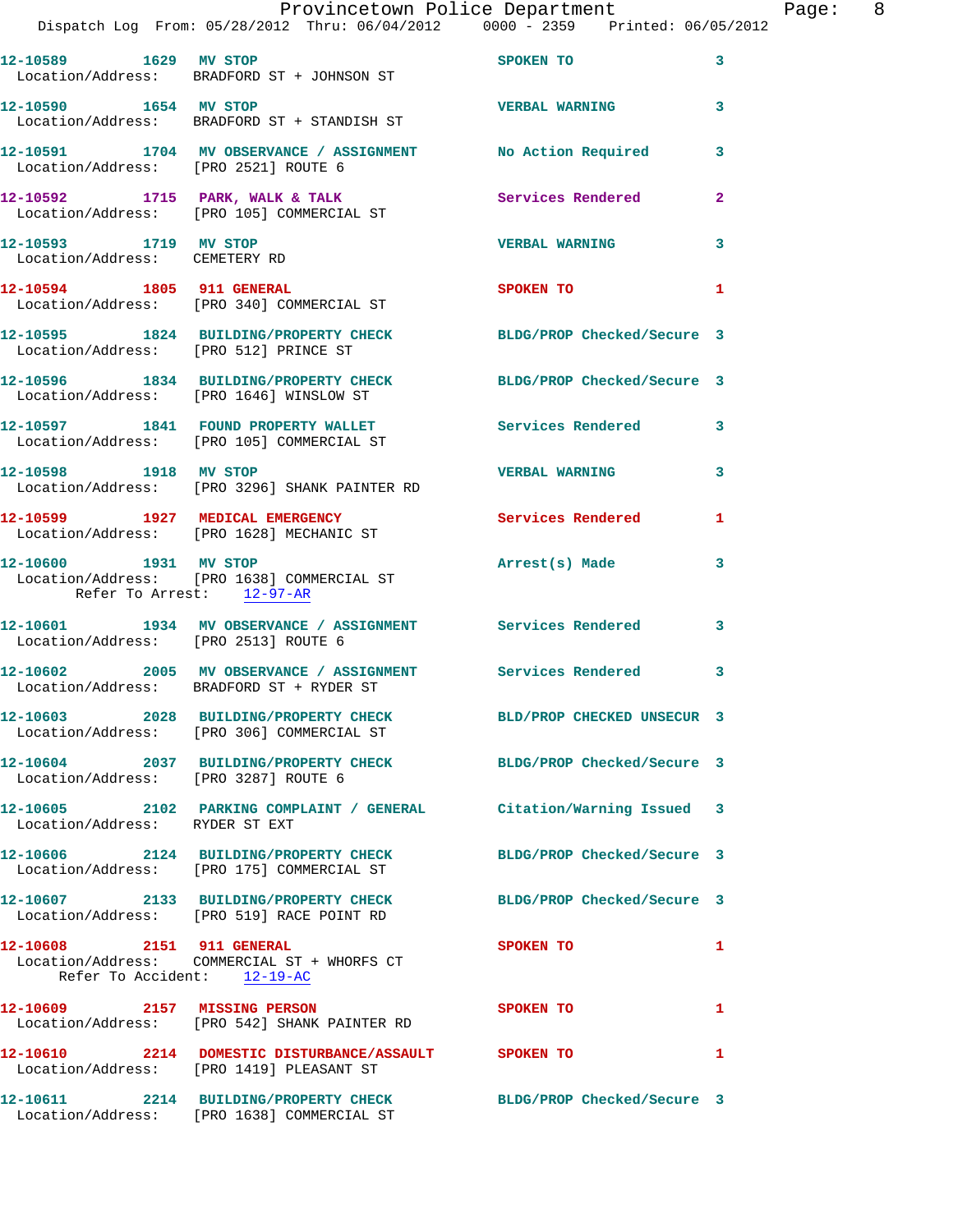|                                      |                                                                                 | Provincetown Police Department<br>Dispatch Log From: 05/28/2012 Thru: 06/04/2012 0000 - 2359 Printed: 06/05/2012               | Page: 9 |
|--------------------------------------|---------------------------------------------------------------------------------|--------------------------------------------------------------------------------------------------------------------------------|---------|
|                                      |                                                                                 | 12-10612 2248 BUILDING/PROPERTY CHECK Services Rendered 3                                                                      |         |
|                                      | Location/Address: [PRO 512] PRINCE ST                                           |                                                                                                                                |         |
|                                      | Location/Address: [PRO 105] COMMERCIAL ST                                       | 12-10613 2257 MV OBSERVANCE / ASSIGNMENT Services Rendered 3                                                                   |         |
| 12-10614 2307 MV STOP                | Location/Address: WEBSTER AVE + BRADFORD ST                                     | VERBAL WARNING 3                                                                                                               |         |
|                                      | Location/Address: [PRO 545] SHANKPAINTER RD                                     | 12-10615 2332 BUILDING/PROPERTY CHECK BLDG/PROP Checked/Secure 3                                                               |         |
|                                      | Location/Address: [PRO 16] BRADFORD ST                                          | 12-10616 2342 BUILDING/PROPERTY CHECK Services Rendered 3                                                                      |         |
| For Date: $05/30/2012$ - Wednesday   |                                                                                 |                                                                                                                                |         |
| 12-10617 0003 MV STOP                | Location/Address: ROUTE 6 + SNAIL RD                                            | VERBAL WARNING 3                                                                                                               |         |
|                                      | 12-10618 0100 SUSPICIOUS ACTIVITY<br>Location/Address: [PRO 3443] COMMERCIAL ST | No Action Required 2                                                                                                           |         |
|                                      | Location/Address: [PRO 2206] COMMERCIAL ST                                      | 12-10619 0130 BUILDING/PROPERTY CHECK BLDG/PROP Checked/Secure 3                                                               |         |
|                                      | Location/Address: [PRO 2543] MACMILLAN WHARF                                    | 12-10620 0134 BUILDING/PROPERTY CHECK BLDG/PROP Checked/Secure 3                                                               |         |
|                                      | Location/Address: [PRO 182] COMMERCIAL ST                                       | 12-10621 0154 BUILDING/PROPERTY CHECK BLDG/PROP Checked/Secure 3                                                               |         |
|                                      | Location/Address: [PRO 105] COMMERCIAL ST                                       | 12-10622 0155 BUILDING/PROPERTY CHECK BLDG/PROP Checked/Secure 3                                                               |         |
|                                      | Location/Address: [PRO 2539] RYDER ST                                           | 12-10623 0219 BUILDING/PROPERTY CHECK BLDG/PROP Checked/Secure 3                                                               |         |
|                                      | 12-10624 0223 BY-LAW VIOLATION<br>Location/Address: [PRO 3421] COMMERCIAL ST    | SPOKEN TO THE STREET OF THE STREET OF THE STREET OF THE STREET OF THE STREET OF THE STREET OF THE STREET OF TH<br>$\mathbf{2}$ |         |
|                                      | Location/Address: [PRO 542] SHANK PAINTER RD                                    | 12-10625 0541 911 GENERAL/TTY TEST No Action Required 1                                                                        |         |
|                                      | Location/Address: [PRO 516] RACE POINT RD                                       | 12-10626 0555 AIRCRAFT-FLIGHT COVERAGE Services Rendered 2                                                                     |         |
|                                      | Location/Address: [PRO 542] SHANK PAINTER RD                                    | 12-10627 0556 INFO SERVICES - LOBBY Services Rendered 2                                                                        | 20      |
|                                      | Location/Address: [PRO 516] RACE POINT RD                                       | 12-10628 0722 ASSIST AGENCY / MUTUAL AID Services Rendered 3                                                                   |         |
| Location/Address: [PRO 3440] ROUTE 6 |                                                                                 | 12-10629 0814 MV OBSERVANCE / ASSIGNMENT Services Rendered 3                                                                   |         |
| Location/Address: SNAIL RD           | 12-10630 0826 VERBAL 90/17                                                      | VERBAL WARNING 3                                                                                                               |         |
|                                      | Location/Address: [PRO 249] COMMERCIAL ST                                       | 12-10631 0854 LOST NIKON CAMERA Services Rendered 3                                                                            |         |
|                                      | 12-10632 0902 FOLLOW UP<br>Location/Address: [PRO 3296] SHANK PAINTER RD        | Services Rendered<br>$\mathbf{2}$                                                                                              |         |
| Location/Address: [PRO 2] ALDEN ST   |                                                                                 | 12-10633 0903 911 GENERAL/MISDIAL Services Rendered 1                                                                          |         |
|                                      | Location/Address: [PRO 515] RACE POINT RD                                       | 12-10634 0920 911 GENERAL/ABANDONED OK Services Rendered 1                                                                     |         |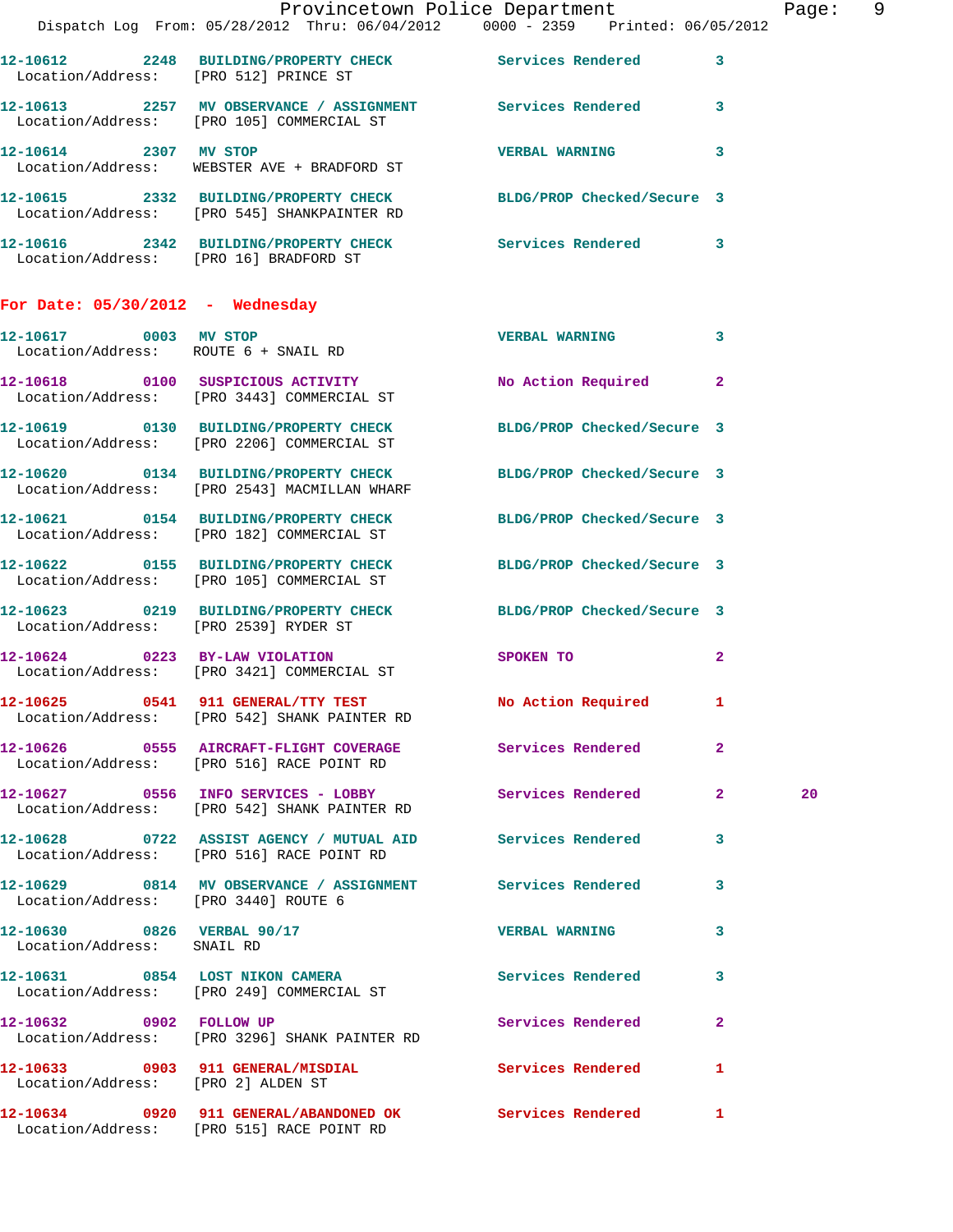|                                                                                                    | 12-10635 0924 MEDICAL EMERGENCY<br>Location/Address: [PRO 1200] OLD COLONY WAY                             | Transported to Hospital 1  |                |
|----------------------------------------------------------------------------------------------------|------------------------------------------------------------------------------------------------------------|----------------------------|----------------|
| 12-10636 0928 FOLLOW UP<br>Location/Address: SHANK PAINTER RD                                      |                                                                                                            | Services Rendered          | $\overline{a}$ |
| 12-10637 0957 FOLLOW UP                                                                            | Location/Address: [PRO 2645] SHANK PAINTER RD                                                              | Services Rendered          | $\overline{2}$ |
| 12-10638 1044 LOST NOKIA PHONE                                                                     | Location/Address: [PRO 542] SHANK PAINTER RD                                                               | Services Rendered          | 3              |
|                                                                                                    | 12-10639 1055 VERBAL 89/9 & LITTERING (CIG) VERBAL WARNING<br>Location/Address: HOWLAND ST + BRADFORD ST   |                            | 3              |
| 12-10640 1113 WORKING ON ALARMS                                                                    | Location/Address: [PRO 2702] COMMERCIAL ST                                                                 | Services Rendered          | 1              |
|                                                                                                    | 12-10641 1118 TAXI SIGN KNOCKED DOWN<br>Location/Address: [PRO 3066] COMMERCIAL ST                         | <b>Services Rendered</b>   | 3              |
| 12-10644 1150 MAILBOX UNLOCKED                                                                     | Location/Address: [PRO 1796] BRADFORD ST                                                                   | Services Rendered          | $\overline{2}$ |
| 12-10642 1153 MV ACCIDENT<br>Location/Address: [PRO 42] BRADFORD ST<br>Refer To Accident: 12-20-AC |                                                                                                            | Services Rendered 1        |                |
|                                                                                                    | 12-10643 1215 MEDICAL EMERGENCY/DOT<br>Location/Address: [PRO 440] HARRY KEMP WAY                          | No Action Required 1       |                |
| Location/Address: [PRO 571] ALDEN ST                                                               | 12-10647 1221 BUILDING/PROPERTY CHECK                                                                      | BLDG/PROP Checked/Secure 3 |                |
|                                                                                                    | 12-10645 1236 PARKING COMPLAINT / GENERAL Services Rendered<br>Location/Address: [PRO 1284] BRADFORD ST    |                            | 3              |
| Location: UNKNOWN IN TOWN                                                                          | 12-10646 1245 LOST SPRINT FLAT PHONE Services Rendered                                                     |                            | 3              |
|                                                                                                    | 12-10648 1312 NEW # FOR MALTESE<br>Location/Address: [PRO 542] SHANK PAINTER RD                            | Services Rendered          | $\mathbf{2}$   |
| 12-10649 1319 FOUND KEYS                                                                           | Location/Address: [PRO 537] SHANK PAINTER RD                                                               | Services Rendered 3        |                |
|                                                                                                    | 12-10650 1342 PARK, WALK & TALK Services Rendered<br>Location/Address: [PRO 285] COMMERCIAL ST             |                            | $\mathbf{2}$   |
|                                                                                                    | 12-10651 1354 FOX TRYING TO GET AT PET BUNNY Services Rendered<br>Location/Address: [PRO 3172] FRANKLIN ST |                            | $\mathbf{2}$   |
| Location/Address: BRADFORD ST                                                                      | 12-10652 1402 MEDICAL EMERGENCY SEIZURE No Action Required                                                 |                            | -1             |
| 12-10654 1518 FOLLOW UP<br>Location/Address: [PRO 1668] WHORFS CT<br>Refer To Accident: $12-19-AC$ |                                                                                                            | No Action Required         | $\mathbf{2}$   |
|                                                                                                    | 12-10655 1529 ALARM - FIRE<br>Location/Address: [PRO 815] COMMERCIAL ST                                    | Services Rendered          | $\mathbf{1}$   |
| 12-10656 1545 ASSIST CITIZEN                                                                       | Location/Address: [PRO 1257] COMMERCIAL ST                                                                 | Removed Hazard             | 3              |
| Location/Address: COMMERCIAL ST                                                                    | 12-10657 1545 PARK, WALK & TALK2                                                                           | Services Rendered          | $\mathbf{2}$   |
| 12-10658 1620 SHOPLIFTING                                                                          | Location/Address: [PRO 230] COMMERCIAL ST                                                                  | Investigated               | 3              |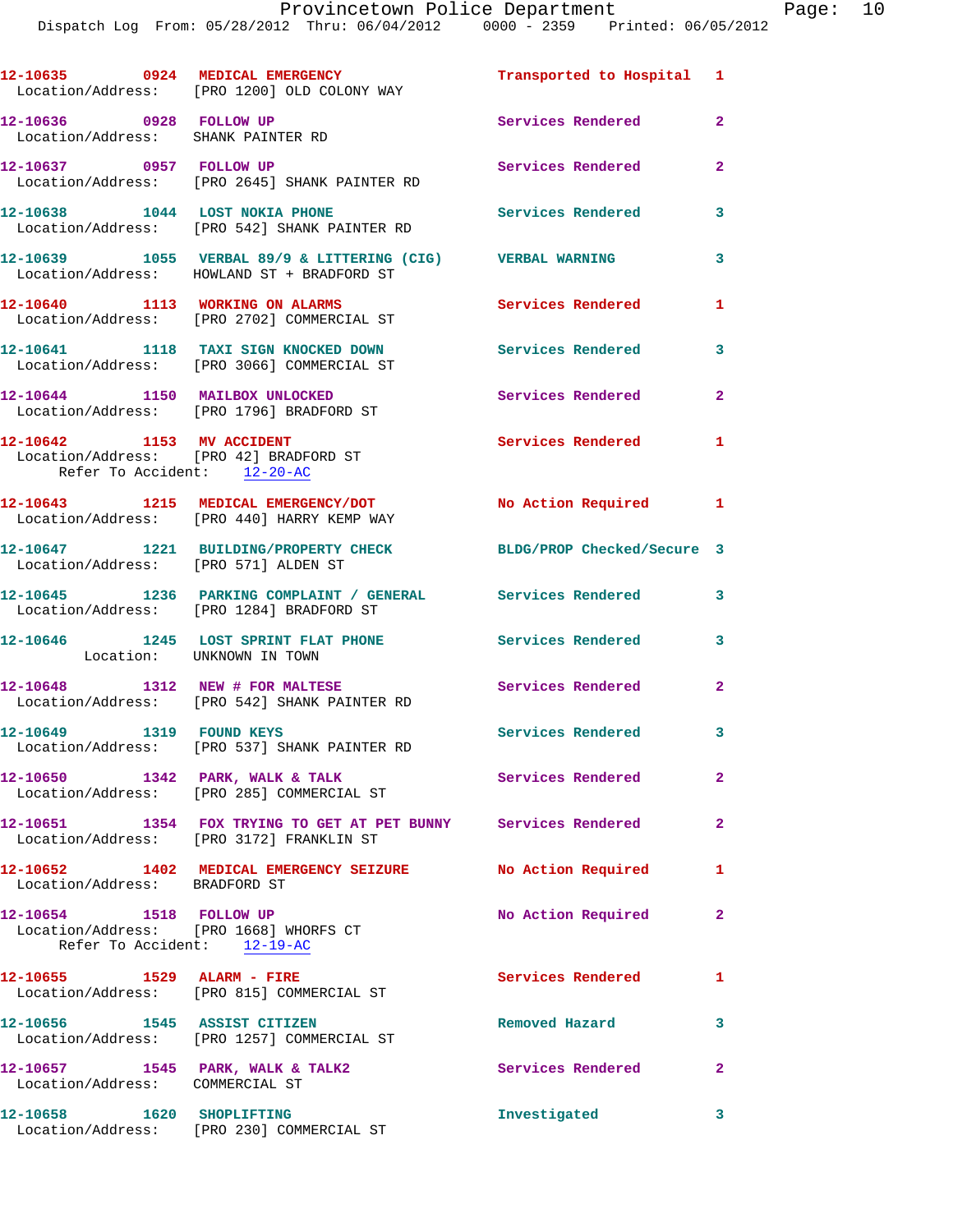| 12-10660 1750 MV STOP<br>Location/Address: WINSLOW ST                                            |                                                                                         | No Action Required         | 3                        |
|--------------------------------------------------------------------------------------------------|-----------------------------------------------------------------------------------------|----------------------------|--------------------------|
|                                                                                                  | 12-10661 1842 COMPLAINT<br>Location/Address: [PRO 106] COMMERCIAL ST                    | <b>GONE ON ARRIVAL</b>     | 3                        |
|                                                                                                  | 12-10662 1855 SERVE RESTRAINING ORDER<br>Location/Address: [PRO 3506] CONANT ST         | No Action Required         | $\overline{a}$           |
| 12-10663 1915 FOLLOW UP<br>Location/Address: [PRO 1668] WHORFS CT<br>Refer To Accident: 12-19-AC |                                                                                         | <b>Services Rendered</b>   | $\overline{2}$           |
|                                                                                                  | 12-10664 1926 MV STOP<br>Location/Address: [PRO 1263] COMMERCIAL ST                     | <b>VERBAL WARNING</b>      | $\overline{\phantom{a}}$ |
| Location/Address: [PRO 512] PRINCE ST                                                            | 12-10666 1956 BUILDING/PROPERTY CHECK                                                   | BLDG/PROP Checked/Secure 3 |                          |
|                                                                                                  | 12-10667 2004 BUILDING/PROPERTY CHECK<br>Location/Address: [PRO 175] COMMERCIAL ST      | BLDG/PROP Checked/Secure 3 |                          |
|                                                                                                  | 12-10668 2018 BUILDING/PROPERTY CHECK<br>Location/Address: [PRO 182] COMMERCIAL ST      | BLDG/PROP Checked/Secure 3 |                          |
|                                                                                                  | 12-10669 2022 BUILDING/PROPERTY CHECK<br>Location/Address: [PRO 306] COMMERCIAL ST      | BLDG/PROP Checked/Secure 3 |                          |
|                                                                                                  | 12-10670 2028 BUILDING/PROPERTY CHECK<br>Location/Address: [PRO 105] COMMERCIAL ST      | BLDG/PROP Checked/Secure 3 |                          |
| Location/Address: [PRO 2] ALDEN ST                                                               | 12-10671 2036 BUILDING/PROPERTY CHECK                                                   | BLDG/PROP Checked/Secure 3 |                          |
|                                                                                                  | 12-10672 2045 MV OBSERVANCE / ASSIGNMENT<br>Location/Address: BRADFORD ST + STANDISH ST | Services Rendered          | 3                        |
| 12-10673 2055 MV STOP                                                                            | Location/Address: [PRO 1507] BRADFORD ST                                                | <b>VERBAL WARNING</b>      | 3                        |
| 12-10674 2114 MV STOP                                                                            | Location/Address: BRADFORD ST + CONWAY ST                                               | <b>VERBAL WARNING</b>      | 3                        |
| 12-10675 2140 MEDICAL EMERGENCY                                                                  | Location/Address: [PRO 30] BRADFORD ST                                                  | No Action Required 1       |                          |
| 12-10676 2154 COMPLAINT                                                                          | Location/Address: [PRO 2165] COMMERCIAL ST                                              | SPOKEN TO                  | 3                        |
|                                                                                                  | 12-10677 2253 BUILDING/PROPERTY CHECK<br>Location/Address: [PRO 1778] SHANKPAINTER RD   | <b>Services Rendered</b>   | 3                        |
| Location/Address: [PRO 3440] ROUTE 6                                                             | 12-10678 2303 MV OBSERVANCE / ASSIGNMENT                                                | <b>Services Rendered</b>   | 3                        |
|                                                                                                  | 12-10679 2305 BUILDING/PROPERTY CHECK<br>Location/Address: [PRO 2898] JEROME SMITH RD   | BLDG/PROP Checked/Secure 3 |                          |
| 12-10680 2324 FIRE, CO ALARM                                                                     | Location/Address: [PRO 2227] BRADFORD ST                                                | Services Rendered          | 1                        |
| 12-10681 2340 MV STOP<br>Location/Address: [PRO 37] BRADFORD ST                                  |                                                                                         | <b>VERBAL WARNING</b>      | 3                        |
| Location/Address: [PRO 444] HIGH POLE                                                            | 12-10682 2342 BUILDING/PROPERTY CHECK                                                   | BLDG/PROP Checked/Secure 3 |                          |

**For Date: 05/31/2012 - Thursday**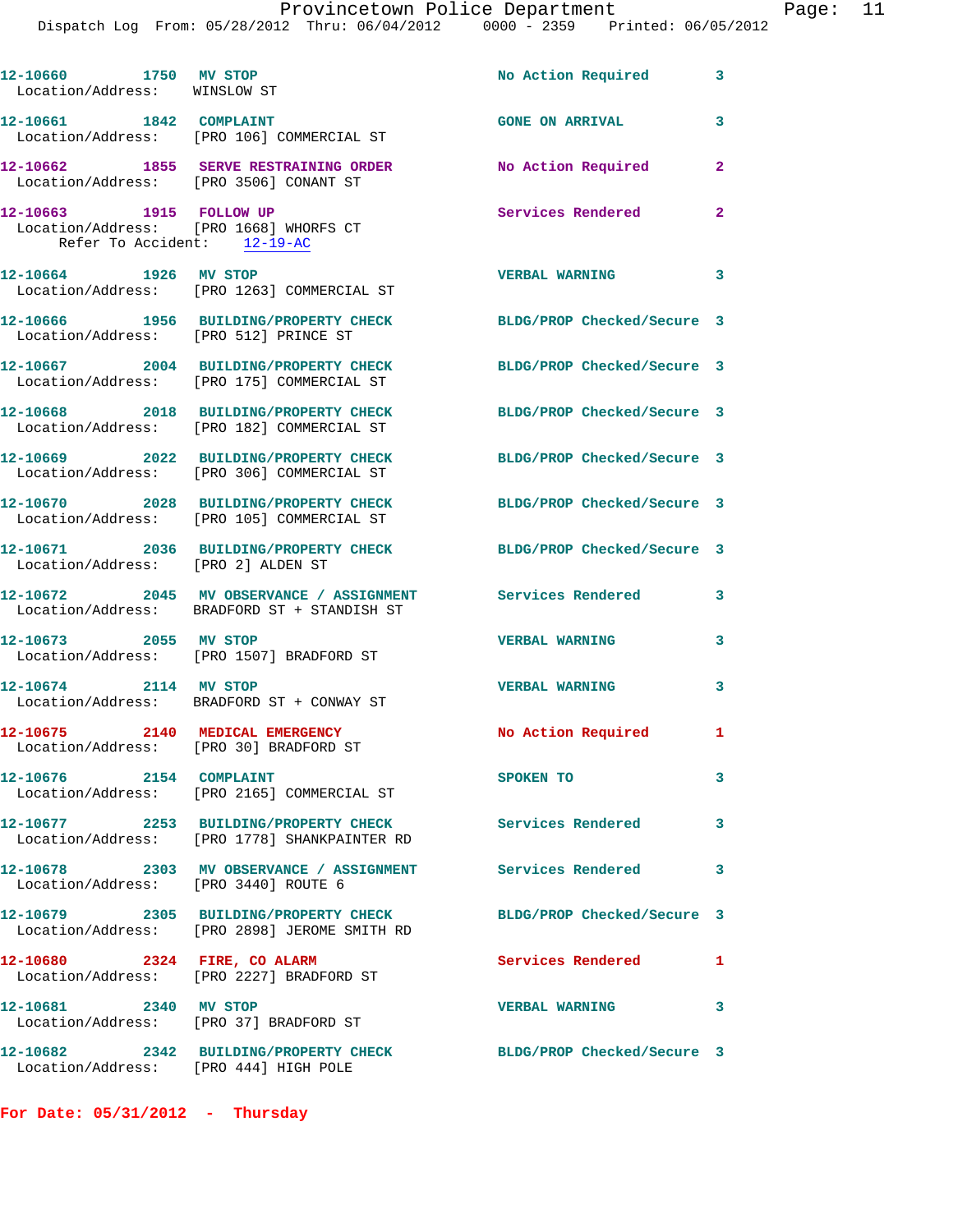|                                        | Dispatch Log From: 05/28/2012 Thru: 06/04/2012 0000 - 2359 Printed: 06/05/2012                              |                            |                |    |
|----------------------------------------|-------------------------------------------------------------------------------------------------------------|----------------------------|----------------|----|
|                                        | 12-10683 0008 BUILDING/PROPERTY CHECK<br>Location/Address: [PRO 440] HARRY KEMP WAY                         | Services Rendered 3        |                |    |
|                                        | 12-10684 0030 BUILDING/PROPERTY CHECK<br>Location/Address: [PRO 519] RACE POINT RD                          | BLDG/PROP Checked/Secure 3 |                |    |
|                                        | 12-10685 0155 BUILDING/PROPERTY CHECK<br>Location/Address: [PRO 440] HARRY KEMP WAY                         | BLDG/PROP Checked/Secure 3 |                |    |
|                                        | 12-10686 0155 BUILDING/PROPERTY CHECK<br>Location/Address: [PRO 518] RACE POINT RD                          | BLDG/PROP Checked/Secure 3 |                |    |
|                                        | 12-10687 0156 BUILDING/PROPERTY CHECK<br>Location/Address: [PRO 440] HARRY KEMP WAY                         | BLDG/PROP Checked/Secure 3 |                |    |
|                                        | 12-10688 0156 BUILDING/PROPERTY CHECK<br>Location/Address: [PRO 516] RACE POINT RD                          | BLDG/PROP Checked/Secure 3 |                |    |
|                                        | 12-10689 0335 BUILDING/PROPERTY CHECK<br>Location/Address: [PRO 2483] COMMERCIAL ST                         | BLDG/PROP Checked/Secure 3 |                |    |
|                                        | 12-10690 0347 BUILDING/PROPERTY CHECK<br>Location/Address: [PRO 3030] TIN PAN ALLEY RD                      | BLDG/PROP Checked/Secure 3 |                |    |
|                                        | 12-10691 0350 BUILDING/PROPERTY CHECK<br>Location/Address: [PRO 3296] SHANKPAINTER RD                       | BLDG/PROP Checked/Secure 3 |                |    |
|                                        | 12-10692 0355 BUILDING/PROPERTY CHECK<br>Location/Address: [PRO 1778] SHANKPAINTER RD                       | BLDG/PROP Checked/Secure 3 |                |    |
|                                        | 12-10693 0357 BUILDING/PROPERTY CHECK<br>Location/Address: [PRO 2036] SHANKPAINTER RD                       | BLDG/PROP Checked/Secure 3 |                |    |
|                                        | 12-10694 0358 BUILDING/PROPERTY CHECK<br>Location/Address: [PRO 545] SHANKPAINTER RD                        | BLDG/PROP Checked/Secure 3 |                |    |
|                                        | 12-10695 0400 BUILDING/PROPERTY CHECK<br>Location/Address: [PRO 530] SHANKPAINTER RD                        | BLDG/PROP Checked/Secure 3 |                |    |
|                                        | 12-10696 0402 BUILDING/PROPERTY CHECK<br>Location/Address: [PRO 3317] CEMETERY RD                           | BLDG/PROP Checked/Secure 3 |                |    |
|                                        | 12-10697 0405 BUILDING/PROPERTY CHECK<br>Location/Address: [PRO 3318] CEMETERY RD                           | BLDG/PROP Checked/Secure 3 |                |    |
| Location/Address: [PRO 2543] MACMILLAN | 12-10698 0406 BUILDING/PROPERTY CHECK BLDG/PROP Checked/Secure 3                                            |                            |                |    |
| Location/Address: [PRO 2539] RYDER ST  | 12-10699 0427 BUILDING/PROPERTY CHECK BLDG/PROP Checked/Secure 3                                            |                            |                |    |
|                                        | 12-10700 0434 BUILDING/PROPERTY CHECK BLDG/PROP Checked/Secure 3<br>Location/Address: [PRO 1646] WINSLOW ST |                            |                |    |
|                                        | 12-10701 0506 LIFE LINE ASSIST/RESCUE Services Rendered<br>Location/Address: [PRO 2144] CONWELL ST          |                            | 1              |    |
| Location/Address: [PRO 3287] ROUTE 6   | 12-10702 0538 BUILDING/PROPERTY CHECK Services Rendered                                                     |                            | 3              |    |
|                                        | 12-10703 0604 LOBBY TRAFFIC LOG<br>Location/Address: [PRO 542] SHANK PAINTER RD                             | Services Rendered          | $\mathbf{2}$   | 28 |
|                                        | 12-10704 0626 TRESPASS ON GOING<br>Location/Address: [PRO 2924] WEST VINE ST                                | Services Rendered          | $\overline{2}$ |    |
|                                        | 12-10705 0650 ANIMAL CALL/SICK RACCOON Services Rendered<br>Location/Address: [PRO 1399] MONTELLO ST        |                            | $\mathbf{2}$   |    |
|                                        |                                                                                                             |                            | $\mathbf{3}$   |    |

Location/Address: [PRO 132] COMMERCIAL ST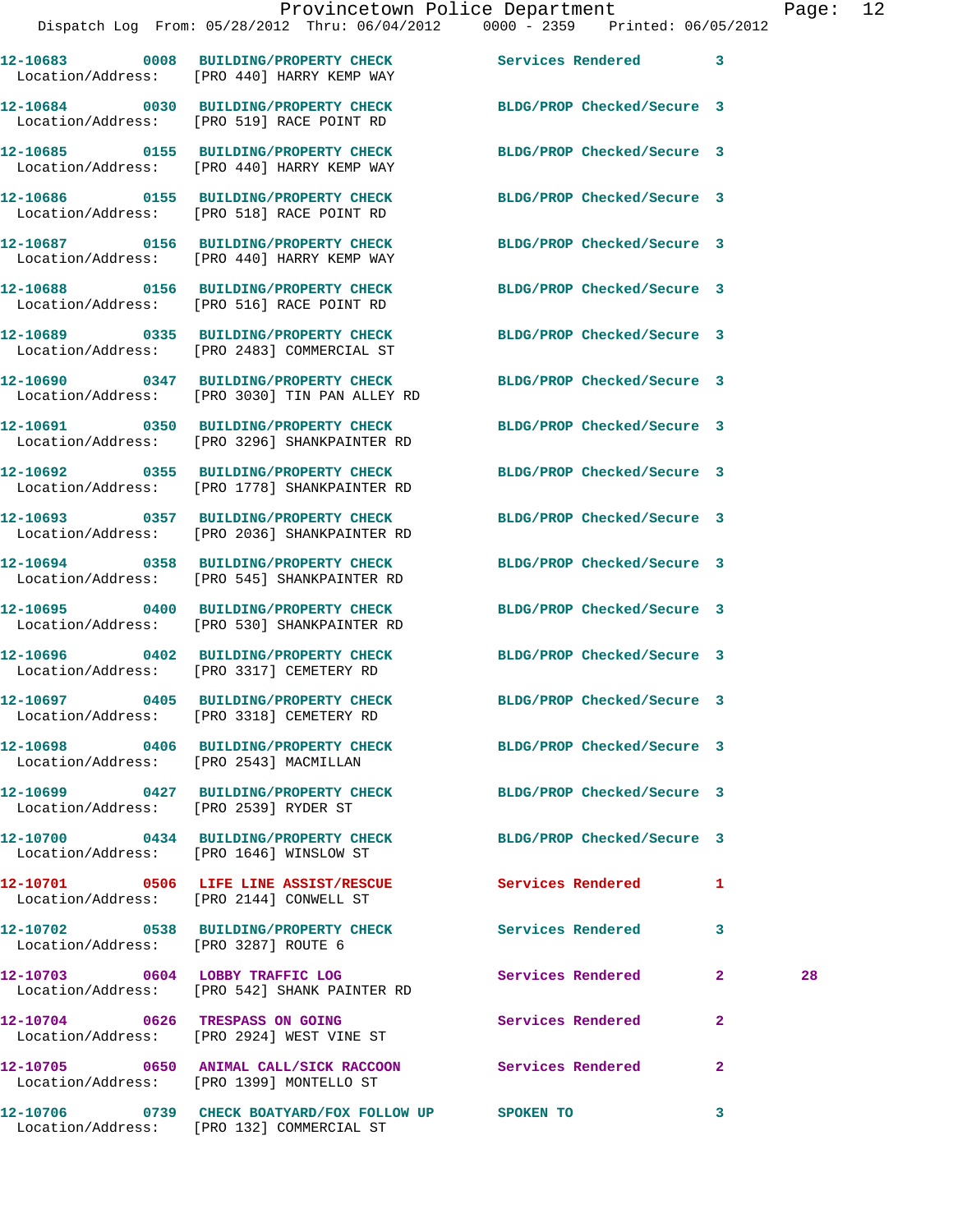**12-10707 0741 M/V IN WAY OF DETAIL - MOVED Services Rendered 3**  Location/Address: [PRO 350] COMMERCIAL ST **12-10708 0757 BUILDING/PROPERTY CHECK BLDG/PROP Checked/Secure 3**  Location/Address: [PRO 2483] COMMERCIAL ST **12-10709 0758 BUILDING/PROPERTY CHECK BLDG/PROP Checked/Secure 3**  Location/Address: [PRO 2206] COMMERCIAL ST **12-10710 0804 MV OBSERVANCE / ASSIGNMENT Services Rendered 3**  Location/Address: ROUTE 6 **12-10711 0823 VERBAL 90/17 VERBAL WARNING 3**  Location/Address: [PRO 2521] ROUTE 6 **12-10712 0945 MV OBSERVANCE / ASSIGNMENT Services Rendered 3**  Location/Address: HOWLAND ST + HARRY KEMP WAY **12-10713 0955 MV OBSERVANCE / ASSIGNMENT Services Rendered 3**  Location/Address: [PRO 1922] SHANKPAINTER RD 12-10716 1010 PARK, WALK & TALK **Services Rendered** 2 Location/Address: [PRO 537] SHANK PAINTER RD **12-10714 1022 ANIMAL CALL/RACCOON Services Rendered 2**  Location/Address: [PRO 2637] COMMERCIAL ST **12-10715 1026 MV OBSERVANCE / ASSIGNMENT Services Rendered 3**  Location/Address: HARRY KEMP WAY **12-10717 1034 VERBAL 90/17 VERBAL WARNING 3**  Location/Address: JEROME SMITH RD **12-10723 1050 LOST BLACK IPHONE Services Rendered 3**  Location: DOWN TOWN AREA **12-10719 1051 MEDICAL EMERGENCY Transported to Hospital 1**  Location/Address: [PRO 3222] ALDEN ST **12-10720 1054 PARKING COMPLAINT / GENERAL Services Rendered 3**  Location/Address: WEBSTER PL + BRADFORD ST **12-10721 1102 VERBAL 90/17 VERBAL WARNING 3**  Location/Address: SHANKPAINTER RD + BRADFORD ST **12-10722 1104 VIOLATION OF COURT ORDER Services Rendered 3**  Location/Address: [PRO 711] BRADFORD ST **12-10724 1108 BUILDING/PROPERTY CHECK BLDG/PROP Checked/Secure 3**  Location/Address: [PRO 3317] CEMETERY RD **12-10725 1108 BUILDING/PROPERTY CHECK BLDG/PROP Checked/Secure 3**  Location/Address: [PRO 3318] CEMETERY RD **12-10726 1126 LOST THEN FOUND PURSE ETC Services Rendered 3**  Location/Address: [PRO 399] COMMERCIAL ST **12-10727 1208 911 MISDIAL Services Rendered 1**  Location/Address: [PRO 1256] STANDISH ST **12-10734 1212 LOST IPHONE (GRAY/PURPLE CASE) Services Rendered 3**  Location/Address: [PRO 542] SHANK PAINTER RD **12-10729 1226 VERBAL 89/9 VERBAL WARNING 3**  Location/Address: [PRO 569] WINSLOW ST **12-10728 1231 VERBAL 90/17 VERBAL WARNING 3**  Location/Address: HOWLAND ST + HARRY KEMP WAY **12-10730 1234 FOUND BABY POSSUM Services Rendered 2**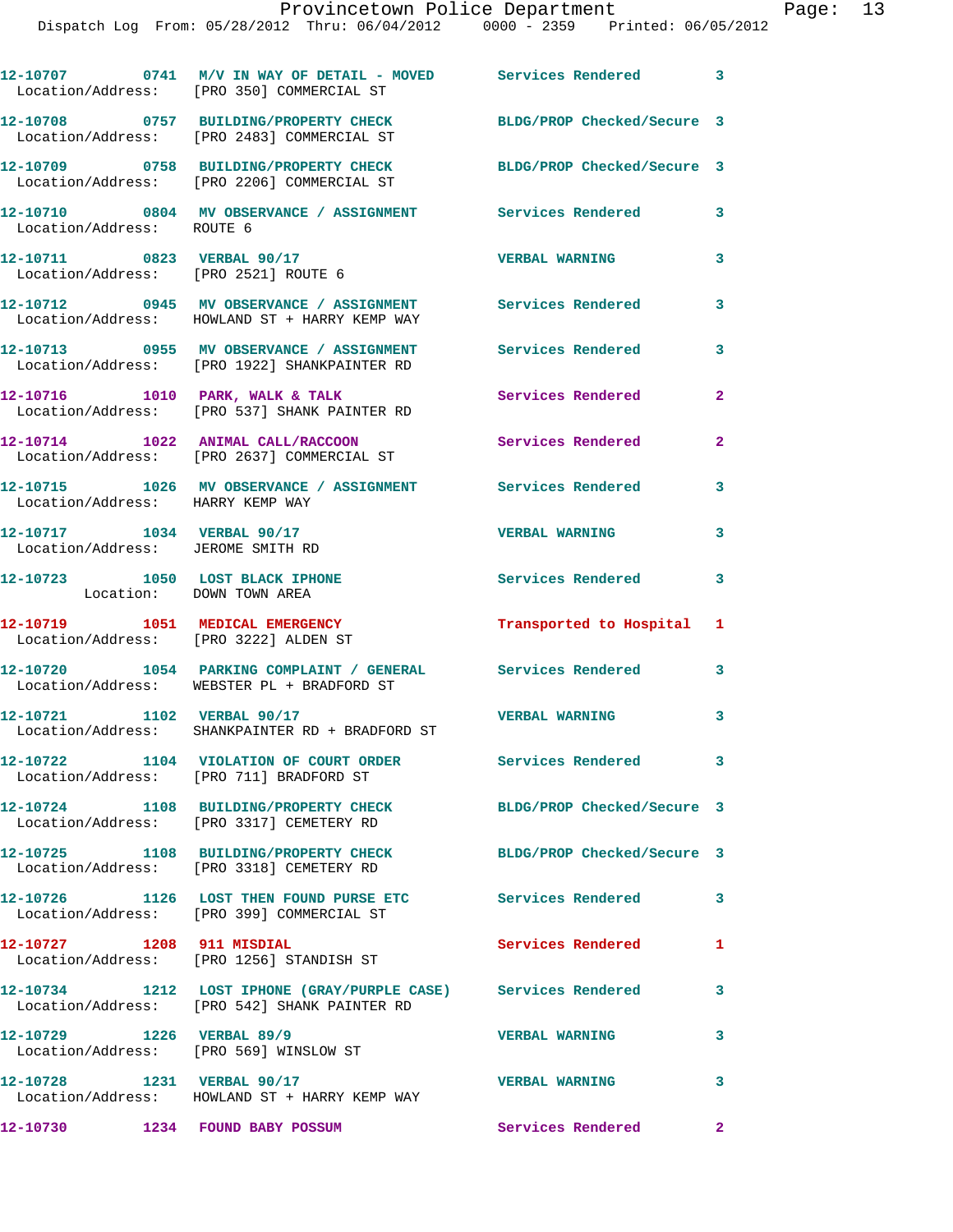|                                                                        | Provincetown Police Department<br>Dispatch Log From: 05/28/2012 Thru: 06/04/2012 0000 - 2359 Printed: 06/05/2012 |                           | F            |  |
|------------------------------------------------------------------------|------------------------------------------------------------------------------------------------------------------|---------------------------|--------------|--|
|                                                                        | Location/Address: [PRO 3066] COMMERCIAL ST                                                                       |                           |              |  |
|                                                                        | 12-10731 1242 MV OBSERVANCE / ASSIGNMENT Services Rendered<br>Location/Address: [PRO 446] HOWLAND ST             |                           | 3            |  |
| 12-10732 1248 VERBAL 89/9<br>Location/Address: ROUTE 6 + HOWLAND ST    |                                                                                                                  | <b>VERBAL WARNING</b>     | 3            |  |
| 12-10733 1248 MEDICAL EMERGENCY<br>Location/Address: [PRO 1815] OAK DR |                                                                                                                  | <b>Services Rendered</b>  | 1            |  |
|                                                                        | 12-10735 1302 FOUND KEYS RETURNED<br>Location/Address: [PRO 588] SHANK PAINTER RD                                | Services Rendered         | 3            |  |
| 12-10736 1305 VERBAL 89/9<br>Location/Address: ROUTE 6                 |                                                                                                                  | <b>VERBAL WARNING</b>     | 3            |  |
|                                                                        | 12-10737 1342 LANDLORD/TENANT<br>Location/Address: [PRO 65] WEST VINE ST                                         | <b>Services Rendered</b>  | 2            |  |
|                                                                        | 12-10738 1502 FOUND BANK/ AMERICA DEBIT CRD Services Rendered<br>Location/Address: [PRO 542] SHANK PAINTER RD    |                           | 3            |  |
| Location/Address: [PRO 3287] ROUTE 6                                   | 12-10739 1506 BUILDING/PROPERTY CHECK BLDG/PROP Checked/Secure 3                                                 |                           |              |  |
| Location/Address: RYDER ST                                             | 12-10740 1509 FOUND BLUE BIKE LOCK Services Rendered                                                             |                           | 3            |  |
| Location/Address: [PRO 506] PEARL ST                                   | 12-10742 1528 ALARM COMM/BURG                                                                                    | <b>No Action Required</b> | 1            |  |
|                                                                        | 12-10743 1557 MV OBSERVANCE / ASSIGNMENT Services Rendered<br>Location/Address: [PRO 2521] ROUTE 6               |                           | 3            |  |
| 12-10744 1610 MV STOP<br>Location/Address: [PRO 2518] ROUTE 6          |                                                                                                                  | <b>Services Rendered</b>  | 3            |  |
| 12-10745   1617   MV   HIT & RUN<br>Location/Address: COMMERCIAL ST    |                                                                                                                  | <b>Services Rendered</b>  | $\mathbf{2}$ |  |
| Location/Address: [PRO 564] BAYBERRY                                   | 12-10746 1638 BUILDING/PROPERTY CHECK BLDG/PROP Checked/Secure 3                                                 |                           |              |  |
| 12-10747 1725 911 CHOKING                                              | Location/Address: [PRO 2483] COMMERCIAL ST                                                                       | <b>PATIENT REFUSAL</b>    | 1            |  |
| 12-10748 1743 COMPLAINT/TRASH<br>Location/Address: COMMERCIAL ST       |                                                                                                                  | SPOKEN TO                 | 3            |  |
|                                                                        | 12-10749 1809 ASSIST CITIZEN<br>Location/Address: [PRO 542] SHANK PAINTER RD                                     | <b>Services Rendered</b>  | 3            |  |
| Location/Address: [PRO 3222] ALDEN ST                                  | 12-10750 1902 MEDICAL EMERGENCY                                                                                  | Transported to Hospital   | 1            |  |
|                                                                        | 12-10751 1912 COMPLAINT/REFRIGERATOR<br>Location/Address: [PRO 2989] COMMERCIAL ST                               | Services Rendered         | 3            |  |
|                                                                        | 12-10752 1925 BUILDING/PROPERTY CHECK BLDG/PROP Checked/Secure 3<br>Location/Address: [PRO 2898] JEROME SMITH RD |                           |              |  |
| 12-10753 1926 MV STOP                                                  | Location/Address: [PRO 175] COMMERCIAL ST                                                                        | <b>VERBAL WARNING</b>     | 3            |  |
| Location/Address: COMMERCIAL ST                                        | 12-10754 1951 PARK, WALK & TALK                                                                                  | Services Rendered         | 2            |  |
|                                                                        | 12-10755 1956 MV OBSERVANCE / ASSIGNMENT No Action Required<br>Location/Address: [PRO 3359] HARRY KEMP           |                           | 3            |  |

Page: 14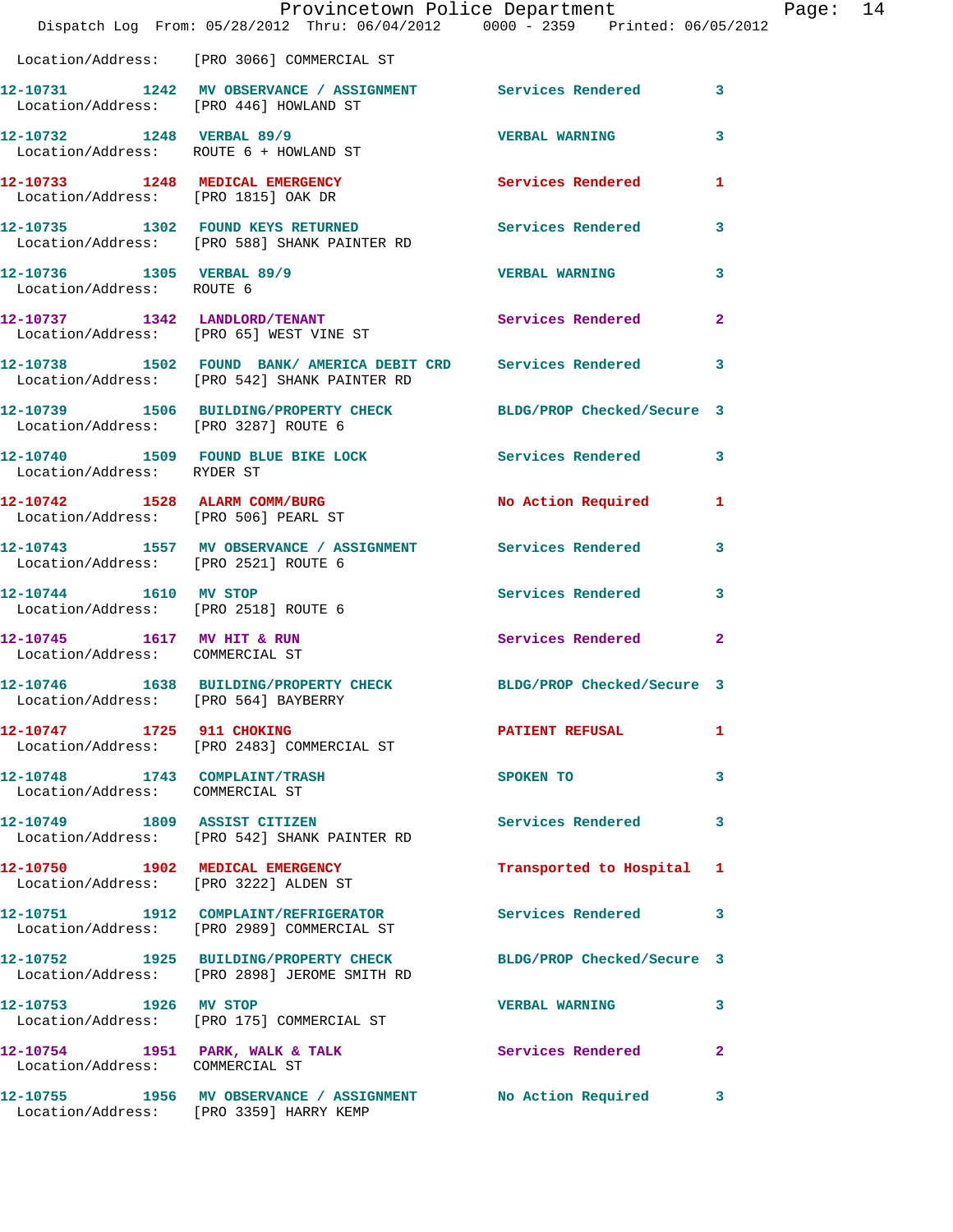|                                                               | Provincetown Police Department                                                                                 |                                                  | Page: | 15 |
|---------------------------------------------------------------|----------------------------------------------------------------------------------------------------------------|--------------------------------------------------|-------|----|
|                                                               | Dispatch Log From: 05/28/2012 Thru: 06/04/2012 0000 - 2359 Printed: 06/05/2012                                 |                                                  |       |    |
|                                                               | Location/Address: [PRO 2637] COMMERCIAL ST                                                                     |                                                  |       |    |
| 12-10757 2013 MV STOP<br>Location/Address: [PRO 2518] ROUTE 6 |                                                                                                                | $\overline{\mathbf{3}}$<br><b>VERBAL WARNING</b> |       |    |
|                                                               | 12-10758 2024 BUILDING/PROPERTY CHECK BLDG/PROP Checked/Secure 3<br>Location/Address: [PRO 182] COMMERCIAL ST  |                                                  |       |    |
|                                                               | 12-10759 2026 BUILDING/PROPERTY CHECK BLDG/PROP Checked/Secure 3<br>Location/Address: [PRO 306] COMMERCIAL ST  |                                                  |       |    |
|                                                               | 12-10760 2046 BUILDING/PROPERTY CHECK BLDG/PROP Checked/Secure 3<br>Location/Address: [PRO 2206] COMMERCIAL ST |                                                  |       |    |
|                                                               | 12-10761 2051 BUILDING/PROPERTY CHECK BLDG/PROP Checked/Secure 3<br>Location/Address: [PRO 1638] COMMERCIAL ST |                                                  |       |    |
| Location/Address: [PRO 2539] RYDER ST                         | 12-10762 2052 BUILDING/PROPERTY CHECK BLDG/PROP Checked/Secure 3                                               |                                                  |       |    |
|                                                               |                                                                                                                |                                                  |       |    |

**12-10763 2054 BUILDING/PROPERTY CHECK BLDG/PROP Checked/Secure 3**  Location/Address: [PRO 2206] COMMERCIAL ST

**12-10764 2103 BUILDING/PROPERTY CHECK BLDG/PROP Checked/Secure 3**  Location/Address: [PRO 105] COMMERCIAL ST

**12-10765 2108 MV STOP VERBAL WARNING 3**  Location/Address: RYDER ST

12-10766 2128 MV COMPLAINT **Services Rendered** 2 Location/Address: RYDER ST

**12-10767 2139 MV STOP VERBAL WARNING 3**  Location/Address: RYDER ST + COMMERCIAL ST

**12-10768 2150 BUILDING/PROPERTY CHECK BLDG/PROP Checked/Secure 3**  Location/Address: [PRO 16] BRADFORD ST

**12-10769 2152 FOLLOW UP Services Rendered 2**  Location/Address: COMMERCIAL ST

12-10770 2211 COMPLAINT **No Action Required** 3

Location/Address: HARRY KEMP WAY

**12-10771 2258 BUILDING/PROPERTY CHECK Services Rendered 3**  Location/Address: [PRO 1778] SHANKPAINTER RD

**12-10772 2308 FIREWORKS Unfounded 1**  Location/Address: [PRO 208] COMMERCIAL ST

**12-10774 2317 MV OBSERVANCE / ASSIGNMENT No Action Required 3** 

Location/Address: [PRO 105] COMMERCIAL ST

## **For Date: 06/01/2012 - Friday**

| 12-10776<br>0000                      | LOBBY TRAFFIC<br>Location/Address: [PRO 542] SHANK PAINTER RD                 | Services Rendered          |   | 30 |
|---------------------------------------|-------------------------------------------------------------------------------|----------------------------|---|----|
| 0001<br>12-10777                      | <b>BUILDING/PROPERTY CHECK</b><br>Location/Address: [PRO 530] SHANKPAINTER RD | BLDG/PROP Checked/Secure 3 |   |    |
| 0012<br>12-10778<br>Location/Address: | <b>BUILDING/PROPERTY CHECK</b><br>[PRO 3256] COMMERCIAL ST                    | BLDG/PROP Checked/Secure 3 |   |    |
| 0016<br>12-10780                      | <b>BUILDING/PROPERTY CHECK</b><br>Location/Address: [PRO 3259] MACMILLAN      | Services Rendered          | 3 |    |
| 12-10781<br>0018<br>Location/Address: | BY-LAW VIOLATION<br>[PRO 182] COMMERCIAL ST                                   | Arrest(s) Made             | 2 |    |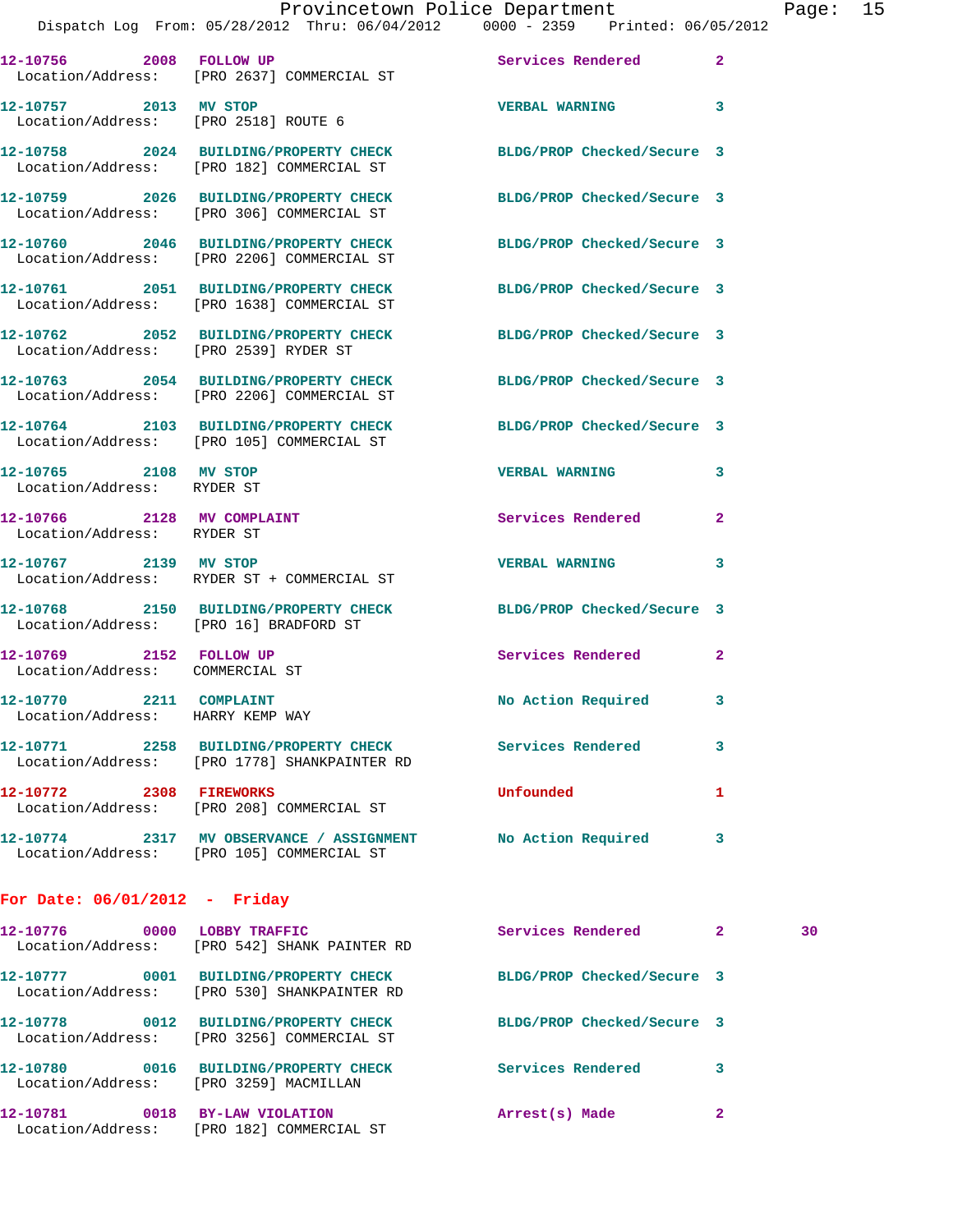|                                        | Provincetown Police Department The Rage: 16<br>Dispatch Log From: 05/28/2012 Thru: 06/04/2012 0000 - 2359 Printed: 06/05/2012 |                          |                         |  |
|----------------------------------------|-------------------------------------------------------------------------------------------------------------------------------|--------------------------|-------------------------|--|
| Refer To Arrest: $\overline{12-99-AR}$ | Refer To $P/C$ : 12-100-AR                                                                                                    |                          |                         |  |
|                                        | 12-10782 0052 PARK, WALK & TALK No Action Required 2<br>Location: CENTER ROAM                                                 |                          |                         |  |
|                                        | 12-10783 0121 DISORDERLY<br>Location/Address: [PRO 182] COMMERCIAL ST                                                         | No Action Required 2     |                         |  |
|                                        | 12-10784 0156 BUILDING/PROPERTY CHECK Services Rendered 3<br>Location/Address: [PRO 488] MAYFLOWER ST                         |                          |                         |  |
|                                        | 12-10785 0642 FOLLOW UP<br>Location/Address: COMMERCIAL ST                                                                    | Services Rendered 2      |                         |  |
|                                        | 12-10786 0643 ANIMAL CALL No Action Required 2<br>Location/Address: [PRO 1190] COMMERCIAL ST                                  |                          |                         |  |
|                                        | 12-10787 0648 WIRES DOWN<br>Location/Address: [PRO 1088] PROVINCE RD                                                          | Services Rendered 2      |                         |  |
|                                        | 12-10788 0654 FOLLOW UP<br>Location/Address: [PRO 1399] MONTELLO ST                                                           | Could Not Locate 2       |                         |  |
|                                        | 12-10789 0737 ASSIST AGENCY / MUTUAL AID Services Rendered 3<br>Location/Address: [PRO 542] SHANK PAINTER RD                  |                          |                         |  |
|                                        | 12-10790 0748 WIRES DOWN<br>Location/Address: [PRO 730] BRADFORD ST                                                           | Services Rendered 2      |                         |  |
| Location/Address: [PRO 3440] ROUTE 6   | 12-10791 0817 MV OBSERVANCE / ASSIGNMENT Services Rendered 3                                                                  |                          |                         |  |
|                                        | 12-10792 0824 MV STOP<br>Location/Address: [PRO 2513] ROUTE 6                                                                 | <b>VERBAL WARNING</b>    | $\overline{\mathbf{3}}$ |  |
|                                        | 12-10793 0829 ANIMAL CALL<br>Location/Address: [PRO 542] SHANK PAINTER RD                                                     | SPOKEN TO                | $\mathbf{2}$            |  |
|                                        | 12-10794 0849 STOLEN BAKED GOODS<br>Location/Address: [PRO 2461] BRADFORD ST EXT                                              | Services Rendered 2      |                         |  |
|                                        | 12-10795 0937 PARKING COMPLAINT / GENERAL GONE ON ARRIVAL 3<br>Location/Address: [PRO 1977] COMMERCIAL ST                     |                          |                         |  |
|                                        | 12-10796 0942 ANIMAL CALL<br>Location/Address: [PRO 157] COMMERCIAL ST                                                        | Services Rendered 2      |                         |  |
|                                        | 12-10797 0944 LOST LICENSE/CREDIT CARD Services Rendered 3<br>Location/Address: [PRO 542] SHANK PAINTER RD                    |                          |                         |  |
|                                        | 12-10799 0945 BUILDING/PROPERTY CHECK BLDG/PROP Checked/Secure 3<br>Location/Address: [PRO 3317] CEMETERY RD                  |                          |                         |  |
|                                        | 12-10800 0945 BUILDING/PROPERTY CHECK BLDG/PROP Checked/Secure 3<br>Location/Address: [PRO 3318] CEMETERY RD                  |                          |                         |  |
|                                        | 12-10801 1000 BUILDING/PROPERTY CHECK BLDG/PROP Checked/Secure 3<br>Location/Address: [PRO 571] ALDEN ST                      |                          |                         |  |
|                                        | 12-10798 1008 911 GENERAL<br>Location/Address: [PRO 515] RACE POINT RD                                                        | SPOKEN TO                | $\mathbf{1}$            |  |
|                                        | 12-10802 1139 WIRES DOWN<br>Location/Address: [PRO 1455] BREWSTER ST                                                          | <b>Services Rendered</b> | $\mathbf{2}$            |  |
|                                        | 12-10803 1143 911 GENERAL<br>Location/Address: [PRO 542] SHANK PAINTER RD                                                     | No Action Required 1     |                         |  |
| 12-10804 1154 MV STOP                  | Location/Address: [PRO 521] ROUTE 6                                                                                           | <b>VERBAL WARNING</b>    | 3                       |  |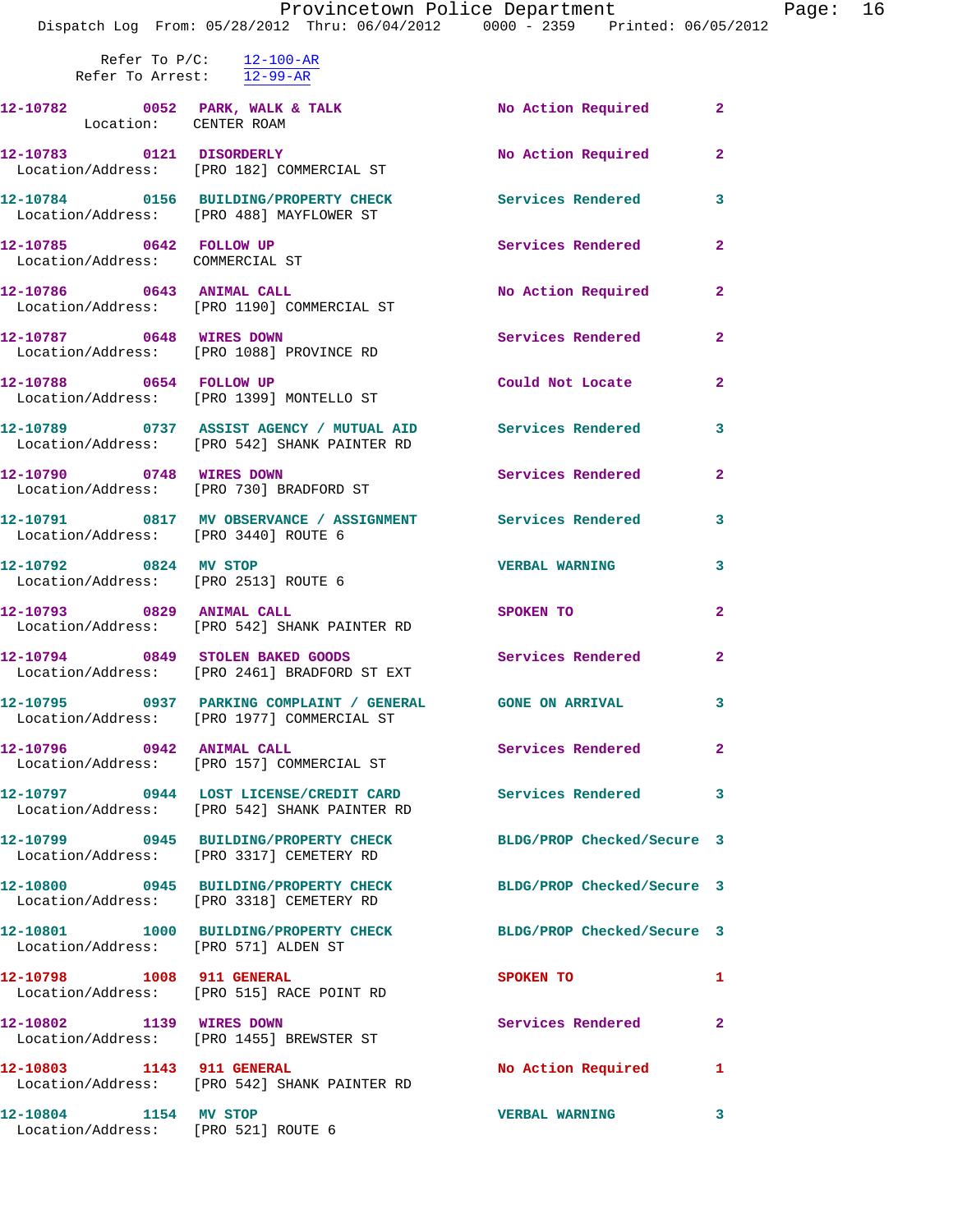|                                                                     | Dispatch Log From: 05/28/2012 Thru: 06/04/2012     0000 - 2359   Printed: 06/05/2                          |                            |                |
|---------------------------------------------------------------------|------------------------------------------------------------------------------------------------------------|----------------------------|----------------|
| 12-10805 1205 LOST LICENSE                                          | Location/Address: [PRO 542] SHANK PAINTER RD                                                               | Services Rendered          | $\mathbf{3}$   |
| 12-10806 1243 COMPLAINT                                             | Location/Address: [PRO 3195] COMMERCIAL ST                                                                 | No Action Required         | 3              |
| 12-10807 1258 HAZARDS                                               | Location/Address: [PRO 3410] COMMERCIAL ST                                                                 | No Action Required         | $\mathbf{2}$   |
|                                                                     | 12-10808 1313 LOST BLACK FANNY PACK<br>Location/Address: [PRO 542] SHANK PAINTER RD                        | <b>Services Rendered</b>   | 3              |
|                                                                     | 12-10809 1324 FIRE, CO ALARM<br>Location/Address: [PRO 3671] COMMERCIAL ST                                 | No Action Required         | 1              |
| Location/Address: [PRO 3412] POINT ST                               | 12-10810 1329 PARKING COMPLAINT / GENERAL Services Rendered                                                |                            | 3              |
|                                                                     | 12-10811 1331 MV OBSERVANCE / ASSIGNMENT Services Rendered<br>Location/Address: [PRO 1922] SHANKPAINTER RD |                            | 3              |
| 12-10812 1410 MV STOP<br>Location/Address: [PRO 43] BRADFORD ST     |                                                                                                            | <b>VERBAL WARNING</b>      | 3              |
| 12-10813 1414 FOLLOW UP<br>Location/Address: [PRO 43] BRADFORD ST   |                                                                                                            | SPOKEN TO                  | $\mathbf{2}$   |
| 12-10814 1510 LOST CELL PHONE<br>Location/Address: [PRO 2] ALDEN ST |                                                                                                            | No Action Required 3       |                |
|                                                                     | 12-10815 1523 FOUND CREDID CARD<br>Location/Address: [PRO 1994] COMMERCIAL ST                              | <b>Services Rendered</b>   | 3              |
|                                                                     | 12-10816 1612 MEDICAL EMERGENCY<br>Location/Address: [PRO 1237] MILLER HILL RD                             | <b>PATIENT REFUSAL</b>     | 1              |
|                                                                     | 12-10817 1621 COMPLAINT - STREET PERFORMERS SPOKEN TO<br>Location/Address: [PRO 2737] COMMERCIAL ST        |                            | 3              |
| 12-10818   1626   FOLLOW UP                                         | Location/Address: [PRO 43] BRADFORD ST                                                                     | <b>Services Rendered</b>   | $\overline{2}$ |
| Location/Address: COMMERCIAL ST                                     | 12-10819 1634 MEDICAL EMERGENCY                                                                            | Transported to Hospital 1  |                |
| 12-10820                                                            | 1652 PARK, WALK & TALK<br>Location: [PRO 3431] LOPES SQUARE                                                | <b>Services Rendered</b>   | $\mathbf{2}$   |
|                                                                     | 12-10821 1700 BUILDING/PROPERTY CHECK<br>Location/Address: [PRO 2898] JEROME SMITH RD                      | BLDG/PROP Checked/Secure 3 |                |
| 12-10826 1700 BOAT/HARBORMASTER                                     | Location/Address: [PRO 2543] MACMILLAN WHARF                                                               | Services Rendered          | $\mathbf{2}$   |
| 12-10822 1710 LOST WALLET                                           | Location/Address: [PRO 542] SHANK PAINTER RD                                                               | Services Rendered          | 3              |
| 12-10823 1729 191 OUT OF TOWN                                       |                                                                                                            | Services Rendered          | 3              |
| 12-10824 1748 MV STOP<br>Location/Address: HARRY KEMP WAY           |                                                                                                            | <b>VERBAL WARNING</b>      | 3              |
| 12-10825 1754 VANDALISM                                             | Location/Address: [PRO 3258] BRADFORD ST                                                                   | Services Rendered          | 3              |
|                                                                     | 12-10827 1822 BUILDING/PROPERTY CHECK<br>Location/Address: [PRO 488] MAYFLOWER ST                          | BLDG/PROP Checked/Secure 3 |                |
| 12-10828 1934 MV STOP                                               | Location/Address: [PRO 2163] COMMERCIAL ST                                                                 | <b>VERBAL WARNING</b>      | 3              |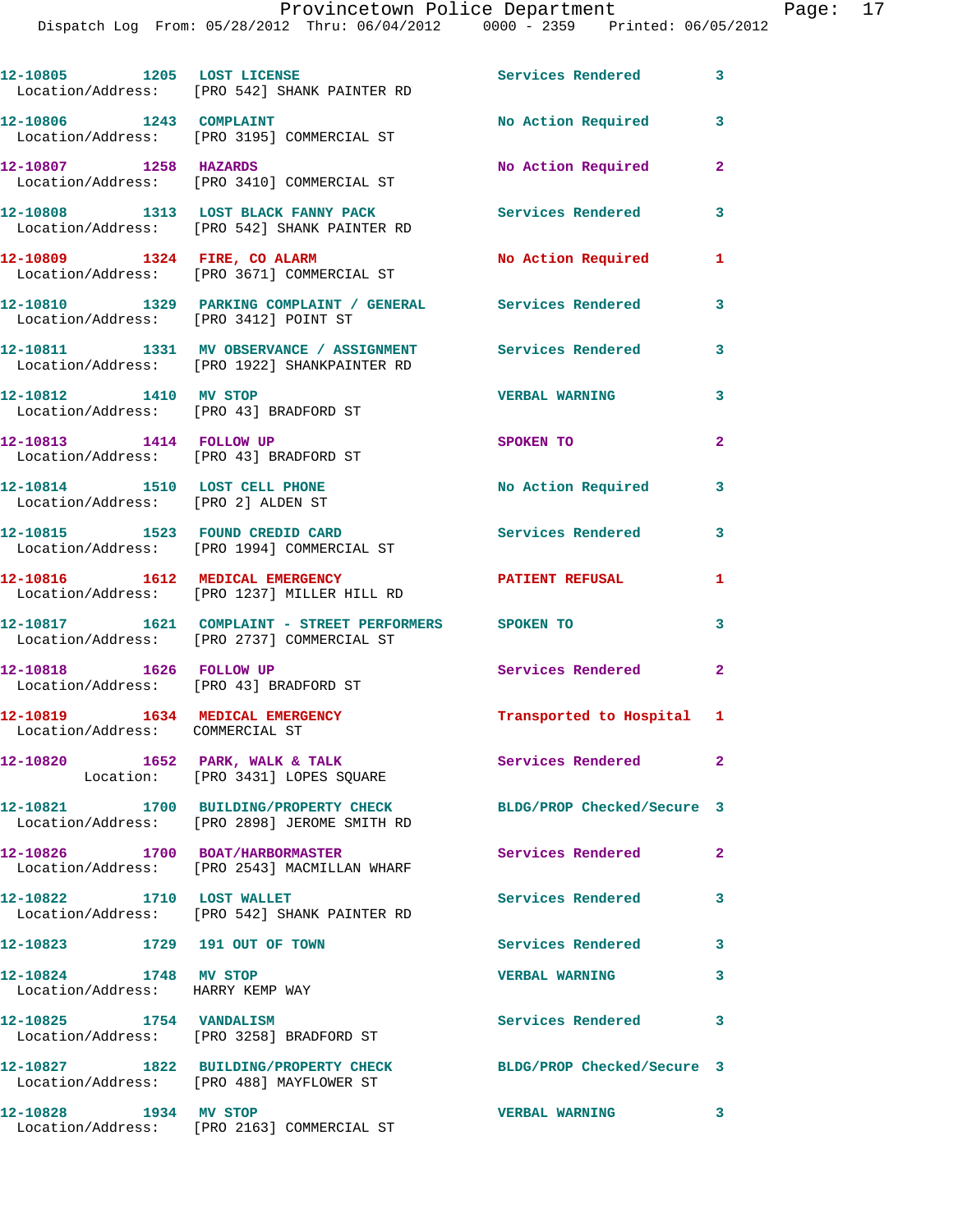|                            | 12-10829 1953 BUILDING/PROPERTY CHECK BLDG/PROP Checked/Secure 3<br>Location/Address: [PRO 2206] COMMERCIAL ST                               |                            |              |
|----------------------------|----------------------------------------------------------------------------------------------------------------------------------------------|----------------------------|--------------|
|                            | $12-10830$ 1957 ALARM - GENERAL<br>Location/Address: SHANK PAINTER RD                                                                        | BLDG/PROP Checked/Secure 1 |              |
|                            | 12-10831 2007 BUILDING/PROPERTY CHECK<br>Location/Address: [PRO 175] COMMERCIAL ST                                                           | BLDG/PROP Checked/Secure 3 |              |
|                            | 12-10832 2009 BUILDING/PROPERTY CHECK<br>Location/Address: [PRO 182] COMMERCIAL ST                                                           | BLDG/PROP Checked/Secure 3 |              |
|                            | 12-10833 2015 MV OBSERVANCE / ASSIGNMENT No Action Required<br>Location/Address: [PRO 595] BRADFORD ST                                       |                            | 3            |
| 12-10834 2035 MV STOP      | Location/Address: [PRO 3015] BRADFORD ST                                                                                                     | <b>VERBAL WARNING</b>      | 3            |
|                            | 12-10835 2038 PARKING COMPLAINT / GENERAL Services Rendered<br>Location/Address: [PRO 348] COMMERCIAL ST                                     |                            | 3            |
|                            | 12-10836 2040 PARKING COMPLAINT / GENERAL Services Rendered<br>Location/Address: [PRO 1614] ALDEN ST                                         |                            | 3            |
| 12-10837 2051 MV STOP      | Location/Address: BRADFORD ST + HANCOCK ST                                                                                                   | <b>VERBAL WARNING</b>      | 3            |
|                            | 12-10838 2056 BUILDING/PROPERTY CHECK<br>Location/Address: [PRO 3609] COMMERCIAL ST                                                          | BLDG/PROP Checked/Secure 3 |              |
|                            | 12-10839 2119 BUILDING/PROPERTY CHECK BLDG/PROP Checked/Secure 3<br>Location/Address: [PRO 3287] ROUTE 6                                     |                            |              |
|                            | 12-10840 2142 BUILDING/PROPERTY CHECK BLDG/PROP Checked/Secure 3<br>Location/Address: [PRO 16] BRADFORD ST                                   |                            |              |
| Location/Address: ALDEN ST | 12-10841 2204 PARKING COMPLAINT / GENERAL Citation/Warning Issued 3                                                                          |                            |              |
|                            | 12-10842 2223 BUILDING/PROPERTY CHECK BLDG/PROP Checked/Secure 3<br>Location/Address: [PRO 545] SHANKPAINTER RD                              |                            |              |
|                            | 12-10843 2335 BUILDING/PROPERTY CHECK<br>Location/Address: [PRO 571] ALDEN ST                                                                | BLDG/PROP Checked/Secure 3 |              |
|                            | 12-10846              2348    PARKING COMPLAINT / GENERAL           Citation/Warning Issued    3<br>Location/Address: [PRO 1296] BRADFORD ST |                            |              |
| 12-10847 2352 MV STOP      | Location/Address: STANDISH ST + BRADFORD ST                                                                                                  | <b>VERBAL WARNING</b>      | 3            |
|                            | 12-10844 2358 BUILDING/PROPERTY CHECK<br>Location/Address: [PRO 440] HARRY KEMP WAY                                                          | BLDG/PROP Checked/Secure 3 |              |
|                            | For Date: $06/02/2012$ - Saturday                                                                                                            |                            |              |
|                            | 12-10845 0001 MV OBSERVANCE / ASSIGNMENT Services Rendered 3<br>Location/Address: [PRO 595] BRADFORD ST                                      |                            |              |
|                            | 12-10849 0010 MV OBSERVANCE / ASSIGNMENT No Action Required<br>Location/Address: CAPTAIN BERTIE RD + SHANK PAINTER RD                        |                            | 3            |
|                            | 12-10848 0021 BUILDING/PROPERTY CHECK BLDG/PROP Checked/Secure 3<br>Location/Address: [PRO 2543] MACMILLAN                                   |                            |              |
|                            | 12-10850 0042 BUILDING/PROPERTY CHECK BLDG/PROP Checked/Secure 3<br>Location/Address: [PRO 444] HIGH POLE                                    |                            |              |
|                            | 12-10851 0044 PARK, WALK & TALK                                                                                                              | No Action Required         | $\mathbf{2}$ |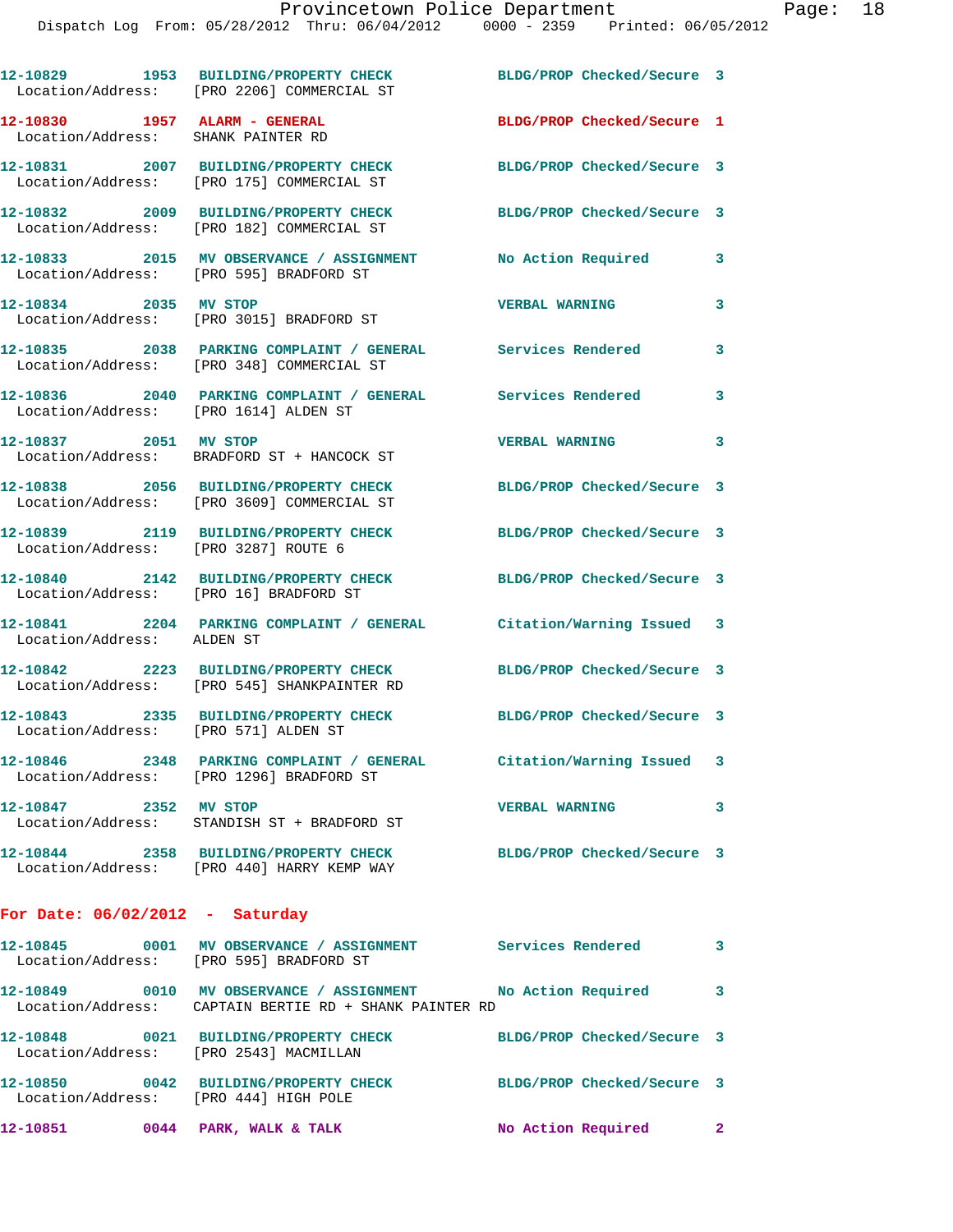|                                        | Dispatch Log From: 05/28/2012 Thru: 06/04/2012 0000 - 2359 Printed: 06/05/2012                                    | Provincetown Police Department | Page: 19 |  |
|----------------------------------------|-------------------------------------------------------------------------------------------------------------------|--------------------------------|----------|--|
|                                        | Location/Address: [PRO 2020] COMMERCIAL ST                                                                        |                                |          |  |
|                                        | 12-10852 0049 MV OBSERVANCE / ASSIGNMENT No Action Required 3<br>Location/Address: [PRO 2577] BRADFORD ST         |                                |          |  |
| Refer To Arrest: 12-102-AR             | 12-10854 0116 DISORDERLY<br>Location/Address: [PRO 165] COMMERCIAL ST                                             | Arrest(s) Made<br>$\mathbf{2}$ |          |  |
|                                        | 12-10855 0142 LOBBY TRAFFIC<br>Location/Address: [PRO 542] SHANK PAINTER RD                                       | Services Rendered 2            | 22       |  |
| Location/Address: [PRO 569] WINSLOW ST | 12-10856 0154 BUILDING/PROPERTY CHECK BLDG/PROP Checked/Secure 3                                                  |                                |          |  |
|                                        | 12-10857 0202 BUILDING/PROPERTY CHECK BLDG/PROP Checked/Secure 3<br>Location/Address: [PRO 488] MAYFLOWER AVE     |                                |          |  |
|                                        | 12-10858 0257 MISSING PERSON<br>Location/Address: [PRO 106] COMMERCIAL ST                                         | No Action Required 1           |          |  |
|                                        | 12-10859 0326 BUILDING/PROPERTY CHECK BLDG/PROP Checked/Secure 3<br>Location/Address: [PRO 545] SHANKPAINTER RD   |                                |          |  |
|                                        | 12-10860 0407 BUILDING/PROPERTY CHECK BLDG/PROP Checked/Secure 3<br>Location/Address: [PRO 3030] TIN PAN ALLEY RD |                                |          |  |
|                                        | 12-10861 0454 BUILDING/PROPERTY CHECK BLDG/PROP Checked/Secure 3<br>Location/Address: [PRO 3163] WINTHROP ST      |                                |          |  |
|                                        | 12-10862 0503 BUILDING/PROPERTY CHECK BLDG/PROP Checked/Secure 3<br>Location/Address: [PRO 1646] WINSLOW ST       |                                |          |  |
|                                        | 12-10863 0534 MV OBSERVANCE / ASSIGNMENT<br>Location/Address: STANDISH ST + BRADFORD ST                           | No Action Required 3           |          |  |
|                                        | 12-10864 0550 MV OBSERVANCE / ASSIGNMENT Services Rendered 3<br>Location/Address: [PRO 3338] SHANKPAINTER RD      |                                |          |  |
|                                        | 12-10865 0623 BUILDING/PROPERTY CHECK BLDG/PROP Checked/Secure 3<br>Location/Address: [PRO 530] SHANKPAINTER RD   |                                |          |  |
|                                        | 12-10866 0630 MEDICAL EMERGENCY<br>Location/Address: [PRO 2784] SHANK PAINTER RD                                  | <b>PATIENT REFUSAL</b>         |          |  |
| 12-10867 0701 MV ACCIDENT              | Location/Address: [PRO 413] CONWELL ST                                                                            | Services Rendered 1            |          |  |
|                                        | 12-10868 0739 LOST BROWN WALLET<br>Location/Address: [PRO 542] SHANK PAINTER RD                                   | Services Rendered 3            |          |  |
| Location/Address: [PRO 3287] ROUTE 6   | 12-10869 0817 BUILDING/PROPERTY CHECK BLDG/PROP Checked/Secure 3                                                  |                                |          |  |
|                                        | 12-10870 0834 ASSIST AGENCY / MUTUAL AID Services Rendered 3<br>Location/Address: [PRO 3456] RYDER ST EXT         |                                |          |  |
|                                        | 12-10871 0837 BUILDING/PROPERTY CHECK BLDG/PROP Checked/Secure 3<br>Location/Address: [PRO 3317] CEMETERY RD      |                                |          |  |
|                                        | 12-10872 0846 PARK, WALK & TALK<br>Location/Address: [PRO 516] RACE POINT RD                                      | Services Rendered 2            |          |  |
| Location/Address: AUNT SUKEYS WAY      | 12-10873 0851 MEDICAL EMERGENCY                                                                                   | Transported to Hospital 1      |          |  |
|                                        | 12-10874 0918 FOLLOW UP<br>Location/Address: [PRO 945] HOBSON AVE                                                 | Could Not Locate 2             |          |  |
|                                        | 12-10875 0920 LOST BLACK HTC PHONE Services Rendered<br>Location/Address: [PRO 542] SHANK PAINTER RD              | $\mathbf{3}$                   |          |  |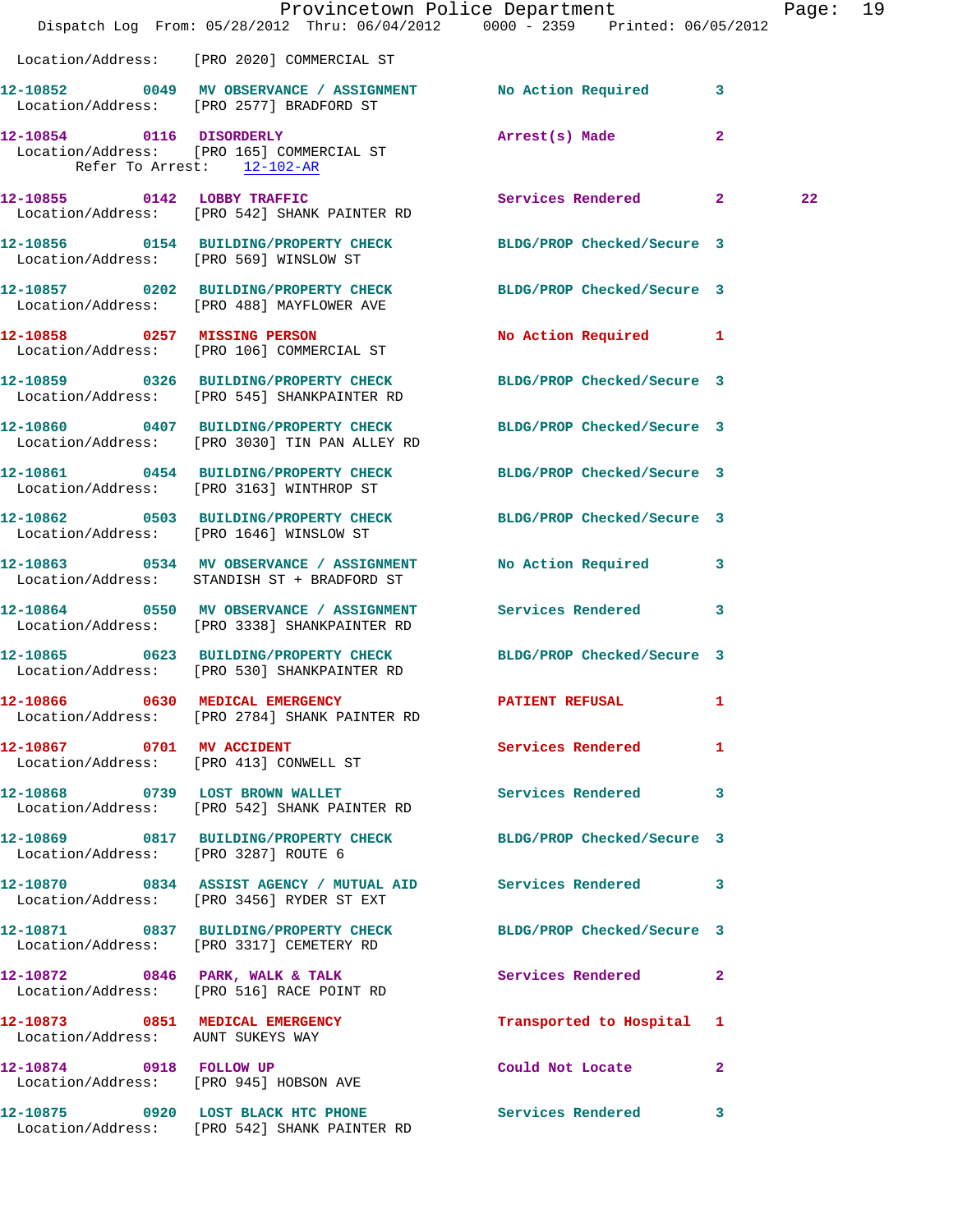|                                                                             | 12-10876 0934 LOST IPHONE<br>Location/Address: [PRO 542] SHANK PAINTER RD             | Services Rendered 3        |                |
|-----------------------------------------------------------------------------|---------------------------------------------------------------------------------------|----------------------------|----------------|
|                                                                             | 12-10877 0938 BUILDING/PROPERTY CHECK<br>Location/Address: [PRO 2500] COMMERCIAL ST   | BLDG/PROP Checked/Secure 3 |                |
|                                                                             | 12-10878 0956 BUILDING/PROPERTY CHECK<br>Location/Address: [PRO 2483] COMMERCIAL ST   | BLDG/PROP Checked/Secure 3 |                |
|                                                                             | 12-10879 1012 BUILDING/PROPERTY CHECK<br>Location/Address: [PRO 2206] COMMERCIAL ST   | BLDG/PROP Checked/Secure 3 |                |
|                                                                             | 12-10880 1028 ASSIST CITIZEN<br>Location/Address: [PRO 542] SHANK PAINTER RD          | Services Rendered          | 3              |
| 12-10881 1056 PARK, WALK & TALK                                             | Location/Address: [PRO 3735] COMMERCIAL ST                                            | Services Rendered          | $\overline{2}$ |
| 12-10882 1100 MV STOP<br>Location/Address: [PRO 30] BRADFORD ST             |                                                                                       | <b>VERBAL WARNING</b>      | 3              |
| $12-10883$ 1114 PARK, WALK & TALK<br>Location/Address: [PRO 606] CONWELL ST |                                                                                       | Services Rendered          | $\mathbf{2}$   |
|                                                                             | 12-10884 1117 ANIMAL CALL<br>Location/Address: [PRO 2611] COMMERCIAL ST               | Services Rendered          | $\overline{2}$ |
|                                                                             | 12-10885 1135 LOST LICENSE/DEBIT CARD<br>Location/Address: [PRO 542] SHANK PAINTER RD | Services Rendered          | 3              |
|                                                                             | 12-10887 1202 BUILDING/PROPERTY CHECK<br>Location/Address: [PRO 3163] WINTHROP ST     | BLDG/PROP Checked/Secure 3 |                |
| 12-10888 1218 LOST CREDIT CARD                                              | Location/Address: [PRO 542] SHANK PAINTER RD                                          | <b>Services Rendered</b>   | 3              |
| 12-10889 1228 MEDICAL EMERGENCY<br>Location/Address: SHANKPAINTER RD        |                                                                                       | Services Rendered          | 1              |
|                                                                             | 12-10890 1232 BIKE GENERAL<br>Location/Address: [PRO 542] SHANK PAINTER RD            | Services Rendered          | $\mathbf{2}$   |
| 12-10891 1303 ALARM - GENERAL                                               | Location/Address: [PRO 3263] SPINNAKER LN                                             | False Alarm                | $\mathbf{1}$   |
| 12-10892                                                                    | 1334 PARK, WALK & TALK<br>Location/Address: [PRO 526] RYDER ST EXT                    | Services Rendered          | $\mathbf{2}^-$ |
| Location/Address: [PRO 571] ALDEN ST                                        | 12-10893 1432 BUILDING/PROPERTY CHECK                                                 | BLDG/PROP Checked/Secure 3 |                |
| 12-10895 1505 FRIEND OVERDUE                                                | Location/Address: [PRO 542] SHANK PAINTER RD                                          | <b>Services Rendered</b>   | 1              |
|                                                                             | 12-10894 1525 ASSIST CITIZEN<br>Location/Address: [PRO 519] RACE POINT RD             | Services Rendered          | 3              |
| 12-10896 1549 ASSIST CITIZEN<br>Location/Address: OLD ANN PAGE WAY          |                                                                                       | Services Rendered          | 3              |
| 12-10897 1602 PARK, WALK & TALK                                             | Location/Address: [PRO 105] COMMERCIAL ST                                             | Services Rendered          | $\mathbf{2}$   |
|                                                                             | 12-10898 1658 BUILDING/PROPERTY CHECK<br>Location/Address: [PRO 2483] COMMERCIAL ST   | BLDG/PROP Checked/Secure 3 |                |
| 12-10899 1707 ALARM - FIRE                                                  | Location/Address: [PRO 3420] JOHNSON ST                                               | False Alarm                | 1              |

**12-10900 1719 PARKING COMPLAINT / GENERAL Services Rendered 3**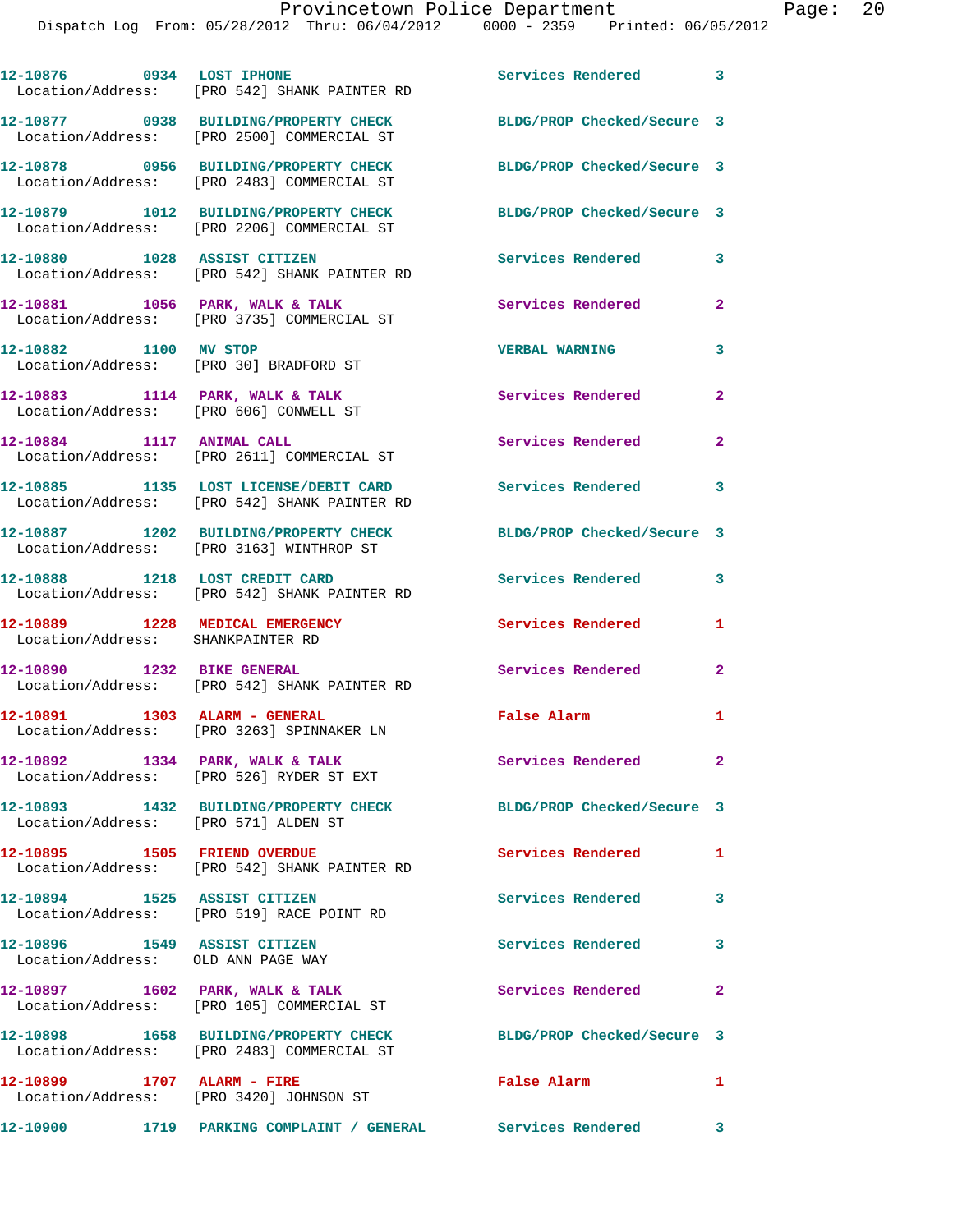|                                      | Dispatch Log From: 05/28/2012 Thru: 06/04/2012 0000 - 2359 Printed: 06/05/2012                                  | Provincetown Police Department |              | Page: 21 |  |
|--------------------------------------|-----------------------------------------------------------------------------------------------------------------|--------------------------------|--------------|----------|--|
| Location/Address: JEROME SMITH RD    |                                                                                                                 |                                |              |          |  |
|                                      | 12-10901 1728 MV STOP<br>Location/Address: [PRO 1256] STANDISH ST                                               | VERBAL WARNING 3               |              |          |  |
|                                      | 12-10902 1729 BUILDING/PROPERTY CHECK BLDG/PROP Checked/Secure 3<br>Location/Address: [PRO 488] MAYFLOWER ST    |                                |              |          |  |
|                                      | 12-10903 1751 MV STOP<br>Location/Address: [PRO 2163] COMMERCIAL ST                                             | VERBAL WARNING 3               |              | 2        |  |
|                                      | 12-10904 1756 MEDICAL EMERGENCY<br>Location/Address: [PRO 154] COMMERCIAL ST                                    | Transported to Hospital 1      |              |          |  |
|                                      | 12-10905 1814 MEDICAL EMERGENCY<br>Location/Address: [PRO 136] COMMERCIAL ST                                    | <b>PATIENT REFUSAL</b>         | 1            |          |  |
|                                      | 12-10906 1824 PARKING COMPLAINT / GENERAL Services Rendered<br>Location/Address: [PRO 2692] COMMERCIAL ST       |                                | 3            |          |  |
|                                      | 12-10907 1904 MV STOP<br>Location/Address: [PRO 955] HOWLAND ST                                                 | No Action Required 3           |              |          |  |
| Location/Address: [PRO 571] ALDEN ST | 12-10908 1919 BUILDING/PROPERTY CHECK BLDG/PROP Checked/Secure 3                                                |                                |              |          |  |
| Location/Address: [PRO 2513] ROUTE 6 | 12-10909 1942 MV OBSERVANCE / ASSIGNMENT Services Rendered 3                                                    |                                |              |          |  |
| Location: [PRO 3672] TOWN LINE       | 12-10910 1950 MV STOP                                                                                           | VERBAL WARNING 3               |              |          |  |
|                                      | 12-10911 2003 BUILDING/PROPERTY CHECK BLDG/PROP Checked/Secure 3<br>Location/Address: [PRO 530] SHANKPAINTER RD |                                |              |          |  |
|                                      | 12-10912 2016 BUILDING/PROPERTY CHECK BLDG/PROP Checked/Secure 3<br>Location/Address: [PRO 306] COMMERCIAL ST   |                                |              |          |  |
| Location/Address: [PRO 2] ALDEN ST   | 12-10913 2017 BUILDING/PROPERTY CHECK BLDG/PROP Checked/Secure 3                                                |                                |              |          |  |
| 12-10914 2020                        | MV STOP<br>Location/Address: [PRO 542] SHANK PAINTER RD                                                         | <b>VERBAL WARNING</b>          | 3            |          |  |
| 12-10915 2027 MV STOP                | Location/Address: SHANK PAINTER RD + BROWNE ST                                                                  | <b>VERBAL WARNING</b>          | 3            |          |  |
|                                      | 12-10916 2029 BUILDING/PROPERTY CHECK BLDG/PROP Checked/Secure 3<br>Location/Address: [PRO 175] COMMERCIAL ST   |                                |              |          |  |
|                                      | 12-10917 2030 BUILDING/PROPERTY CHECK<br>Location/Address: [PRO 182] COMMERCIAL ST                              | BLDG/PROP Checked/Secure 3     |              |          |  |
|                                      | 12-10918 2034 BUILDING/PROPERTY CHECK BLDG/PROP Checked/Secure 3<br>Location/Address: [PRO 3609] COMMERCIAL ST  |                                |              |          |  |
| 12-10920 2046 MV STOP                | Location/Address: [PRO 32] BRADFORD ST                                                                          | VERBAL WARNING 3               |              |          |  |
|                                      | 12-10921 2050 BUILDING/PROPERTY CHECK BLDG/PROP Checked/Secure 3<br>Location/Address: [PRO 105] COMMERCIAL ST   |                                |              |          |  |
|                                      | 12-10922 2051 BUILDING/PROPERTY CHECK BLDG/PROP Checked/Secure 3<br>Location/Address: [PRO 1638] COMMERCIAL ST  |                                |              |          |  |
|                                      | 12-10923 2109 MV STOP<br>Location/Address: [PRO 2543] MACMILLAN WHARF                                           | <b>Services Rendered</b>       | 3            |          |  |
| 12-10924 2113 ALARM - GENERAL        | Location/Address: [PRO 867] COMMERCIAL ST                                                                       | <b>False Alarm</b>             | $\mathbf{1}$ |          |  |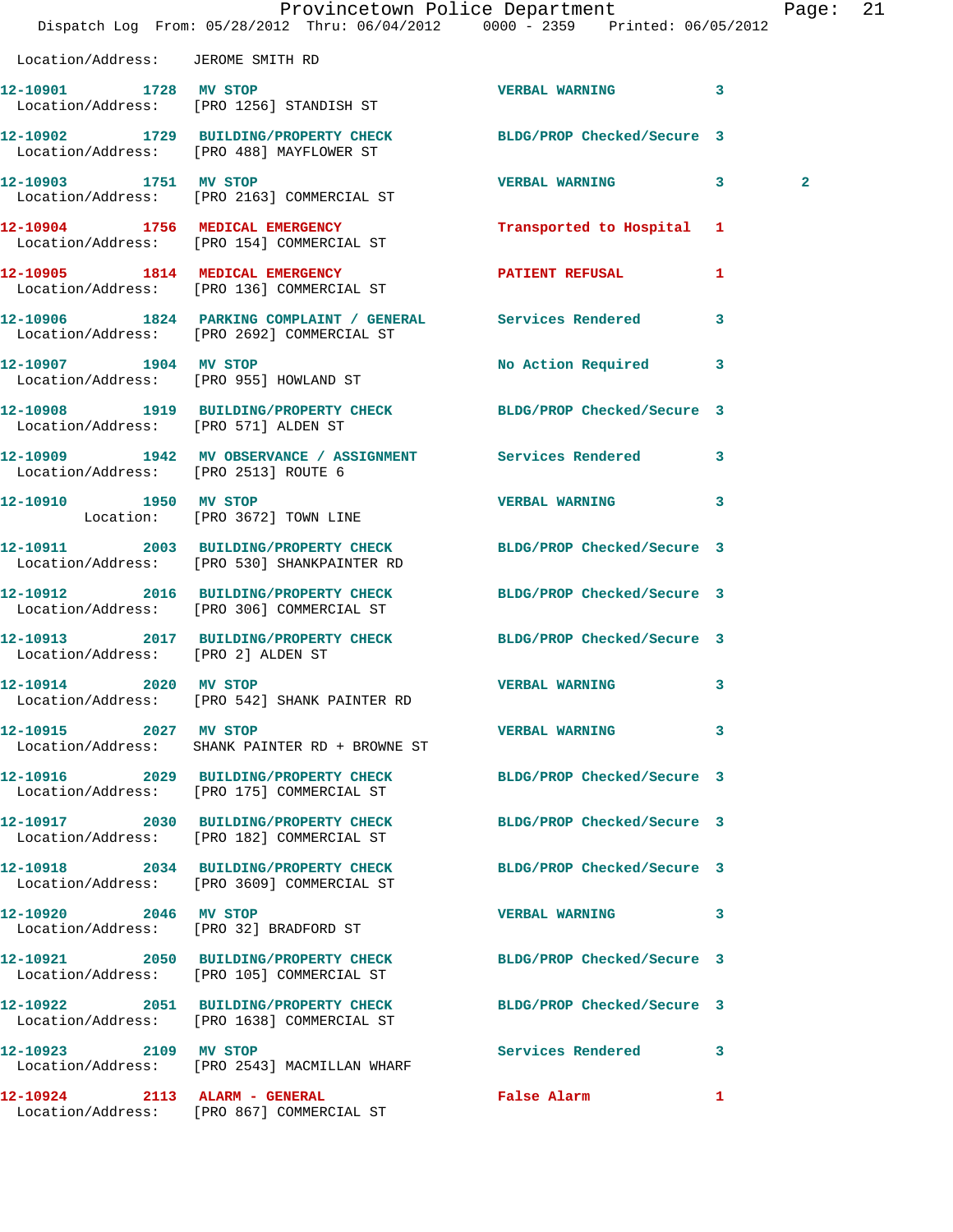|                                 | Provincetown Police Department Page: 22                                                                              |                            |   |    |  |
|---------------------------------|----------------------------------------------------------------------------------------------------------------------|----------------------------|---|----|--|
|                                 | Dispatch Log From: 05/28/2012 Thru: 06/04/2012 0000 - 2359 Printed: 06/05/2012                                       |                            |   |    |  |
|                                 | 12-10925 2119 MEDICAL EMERGENCY Transported to Hospital 1<br>Location/Address: [PRO 3094] COMMERCIAL ST              |                            |   |    |  |
|                                 | 12-10926 2120 PARK, WALK & TALK Services Rendered 2<br>Location/Address: [PRO 3442] COMMERCIAL ST                    |                            |   |    |  |
|                                 | 12-10927 2142 MV STOP 2008 Arrest(s) Made<br>Location/Address: CONANT ST + BRADFORD ST<br>Refer To Arrest: 12-104-AR |                            | 3 |    |  |
|                                 | 12-10928 2156 MV STOP<br>Location/Address: STANDISH ST + BRADFORD ST                                                 | <b>VERBAL WARNING</b>      | 3 |    |  |
| 12-10929 2214 MV STOP           | Location/Address: BRADFORD ST                                                                                        | <b>VERBAL WARNING</b>      | 3 |    |  |
|                                 | 12-10930 2218 MV STOP<br>Location/Address: [PRO 43] BRADFORD ST                                                      | <b>VERBAL WARNING</b>      | 3 |    |  |
| 12-10931 2219 MV STOP           | Location/Address: ALLERTON ST + BRADFORD ST                                                                          | <b>VERBAL WARNING</b> 3    |   |    |  |
|                                 | 12-10932 2228 BUILDING/PROPERTY CHECK BLDG/PROP Checked/Secure 3<br>Location/Address: [PRO 1646] WINSLOW ST          |                            |   |    |  |
|                                 | 12-10934 2314 BUILDING/PROPERTY CHECK BLDG/PROP Checked/Secure 3<br>Location/Address: [PRO 571] ALDEN ST             |                            |   |    |  |
|                                 | 12-10935 2332 MV STOP<br>Location/Address: [PRO 3222] ALDEN ST                                                       | No Action Required 3       |   |    |  |
| For Date: $06/03/2012$ - Sunday |                                                                                                                      |                            |   |    |  |
|                                 | 12-10937 0002 COMPLAINT<br>Location/Address: [PRO 711] BRADFORD ST                                                   | No Action Required         | 3 |    |  |
|                                 | 12-10936 0009 ASSIST CITIZEN<br>Location/Address: [PRO 539] SHANK PAINTER RD                                         | No Action Required 3       |   |    |  |
|                                 | 12-10938 0021 MV STOP<br>Location/Address: [PRO 606] CONWELL ST                                                      | <b>VERBAL WARNING</b>      | 3 |    |  |
|                                 | 12-10939 0033 INFO SERVICES - LOBBY Services Rendered 2<br>Location/Address: [PRO 542] SHANK PAINTER RD              |                            |   | 22 |  |
| 12-10940 0053 ASSAULT           | Location: [PRO 3431] LOPES SQUARE                                                                                    | PATIENT REFUSAL            | 1 |    |  |
| 12-10941 0054 MV STOP           | Location/Address: [PRO 3004] BRADFORD ST<br>Refer To Arrest: $\frac{12-107-R}{2}$                                    | Arrest(s) Made             | 3 |    |  |
|                                 | 12-10942 0116 COMPLAINT-CUSTOMER SPOKEN TO<br>Location/Address: [PRO 526] RYDER ST EXT                               |                            | 3 |    |  |
| 12-10943 0122 MV STOP           | Location/Address: [PRO 3313] STANDISH ST                                                                             | <b>VERBAL WARNING</b>      | 3 |    |  |
|                                 | 12-10944 0203 BUILDING/PROPERTY CHECK BLDG/PROP Checked/Secure 3<br>Location/Address: [PRO 1638] COMMERCIAL ST       |                            |   |    |  |
|                                 | 12-10945 0203 BUILDING/PROPERTY CHECK BLDG/PROP Checked/Secure 3<br>Location/Address: [PRO 569] WINSLOW ST           |                            |   |    |  |
|                                 | 12-10946 0207 BUILDING/PROPERTY CHECK BLDG/PROP Checked/Secure 3<br>Location/Address: [PRO 516] RACE POINT RD        |                            |   |    |  |
|                                 | 12-10947 0210 BUILDING/PROPERTY CHECK                                                                                | BLDG/PROP Checked/Secure 3 |   |    |  |

Location/Address: [PRO 488] MAYFLOWER AVE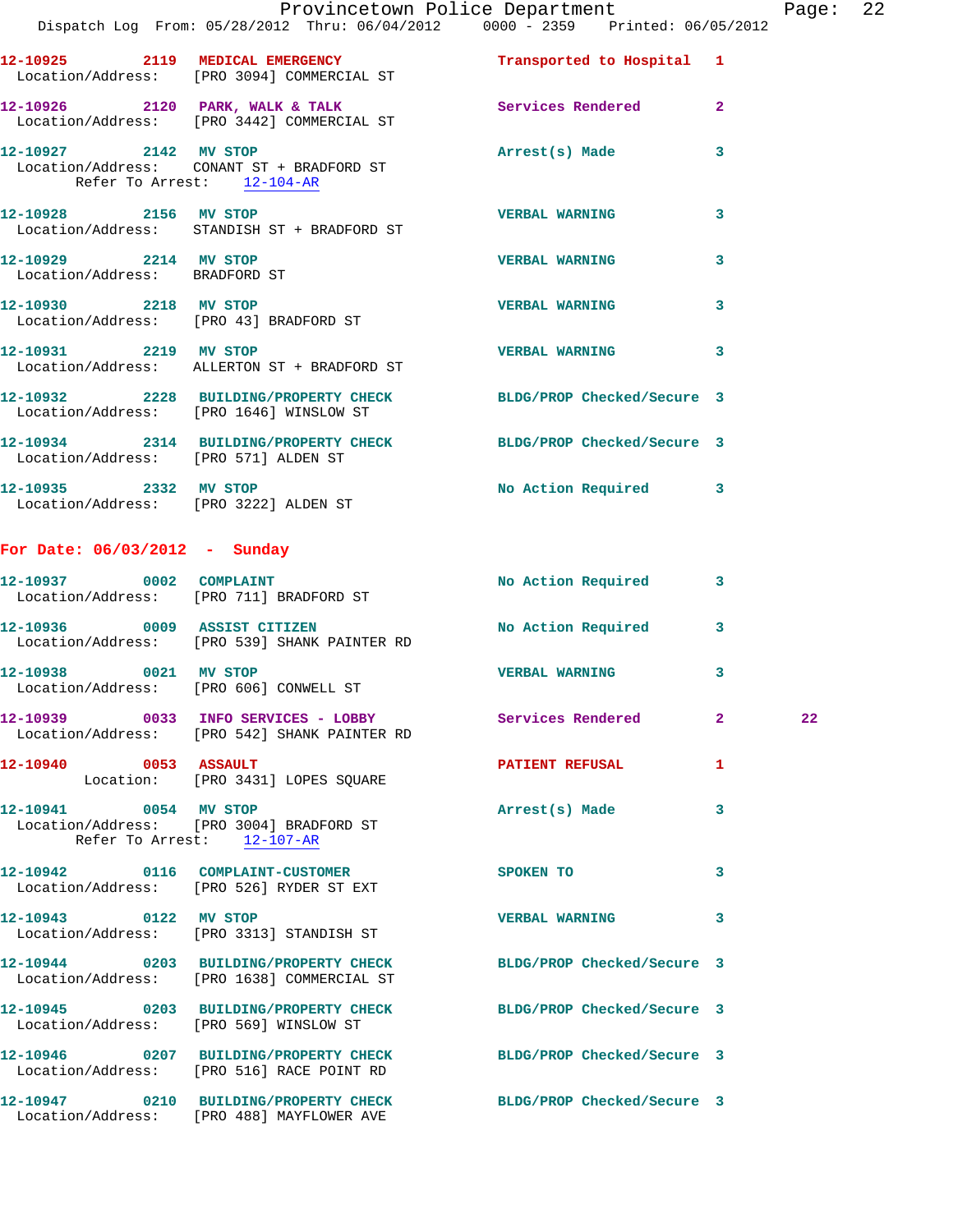|                                        | Provincetown Police Department                                                                           |                            |                |
|----------------------------------------|----------------------------------------------------------------------------------------------------------|----------------------------|----------------|
|                                        | Dispatch Log From: 05/28/2012 Thru: 06/04/2012 0000 - 2359 Printed: 06/05/2012                           |                            |                |
|                                        | 12-10949 0215 ASSIST CITIZEN-ROOM LOCKOUT Services Rendered<br>Location/Address: [PRO 357] COMMERCIAL ST |                            | 3              |
| Location/Address: [PRO 16] BRADFORD ST | 12-10948 0217 BUILDING/PROPERTY CHECK BLDG/PROP Checked/Secure 3                                         |                            |                |
|                                        | 12-10950 0324 BUILDING/PROPERTY CHECK<br>Location/Address: [PRO 545] SHANKPAINTER RD                     | BLDG/PROP Checked/Secure 3 |                |
| Location/Address: [PRO 3287] ROUTE 6   | 12-10951 0429 BUILDING/PROPERTY CHECK                                                                    | BLDG/PROP Checked/Secure 3 |                |
|                                        | 12-10952 0504 BUILDING/PROPERTY CHECK<br>Location/Address: [PRO 3163] WINTHROP ST                        | BLDG/PROP Checked/Secure 3 |                |
|                                        | 12-10953 0505 BUILDING/PROPERTY CHECK<br>Location/Address: [PRO 1646] WINSLOW ST                         | BLDG/PROP Checked/Secure 3 |                |
|                                        | 12-10954 0511 BUILDING/PROPERTY CHECK<br>Location/Address: [PRO 3296] SHANK PAINTER RD                   | BLDG/PROP Checked/Secure 3 |                |
|                                        | 12-10955 0512 BUILDING/PROPERTY CHECK<br>Location/Address: [PRO 1778] SHANK PAINTER RD                   | BLDG/PROP Checked/Secure 3 |                |
|                                        | 12-10956 0539 MV OBSERVANCE / ASSIGNMENT<br>Location/Address: STANDISH ST + BRADFORD ST                  | No Action Required         | 3              |
|                                        | 12-10957 0550 MV OBSERVANCE / ASSIGNMENT<br>Location/Address: [PRO 3338] SHANK PAINTER RD                | No Action Required         | 3              |
| 12-10958 0706 GENERAL INFO             |                                                                                                          | Services Rendered          | 3              |
|                                        | 12-10959 0731 SUSPICIOUS ACTIVITY<br>Location/Address: [PRO 516] RACE POINT RD                           | Services Rendered          | 2              |
|                                        | 12-10960 0814 ALARM - GENERAL<br>Location/Address: [PRO 3609] COMMERCIAL ST                              | False Alarm                | 1              |
|                                        | 12-10961 0826 BUILDING/PROPERTY CHECK<br>Location/Address: [PRO 175] COMMERCIAL ST                       | BLDG/PROP Checked/Secure 3 |                |
| 12-10962 0830 AIRCRAFT                 | Location/Address: [PRO 516] RACE POINT RD                                                                | Services Rendered          | $\mathbf{2}$   |
|                                        | 12-10963 0905 BOAT/HARBORMASTER<br>Location/Address: [PRO 45] COMMERCIAL ST                              | Services Rendered          | $\overline{a}$ |
| 12-10964 0910 ROAD RACE                | Location: [PRO 3431] LOPES SQUARE                                                                        | Services Rendered          | $\mathbf{2}$   |
| 12-10965 0945 MV STOP                  | Location/Address: ALLERTON ST + BRADFORD ST                                                              | <b>VERBAL WARNING</b>      | 3              |
|                                        | 12-10967 1005 REASSURANCE CHECK<br>Location/Address: [PRO 1237] MILLER HILL RD                           | <b>Services Rendered</b>   | 3              |
| 12-10968 1110 ANIMAL CALL              | Location/Address: [PRO 63] BRADFORD ST EXT                                                               | Services Rendered          | 2              |
|                                        | 12-10969 1120 PARKING COMPLAINT / GENERAL Vehicle Towed<br>Location/Address: [PRO 285] COMMERCIAL ST     |                            | 3              |
|                                        | 12-10970 1313 SUSPICIOUS ACTIVITY<br>Location/Address: [PRO 1218] COMMERCIAL ST                          | <b>Services Rendered</b>   | 2              |
|                                        | 12-10971 1332 BUILDING/PROPERTY CHECK<br>Location/Address: [PRO 519] RACE POINT RD                       | BLDG/PROP Checked/Secure 3 |                |
| 12-10972 1342 MEDICAL EMERGENCY        |                                                                                                          | <b>Services Rendered</b>   | 1              |

Location/Address: [PRO 269] COMMERCIAL ST

Page: 23<br>12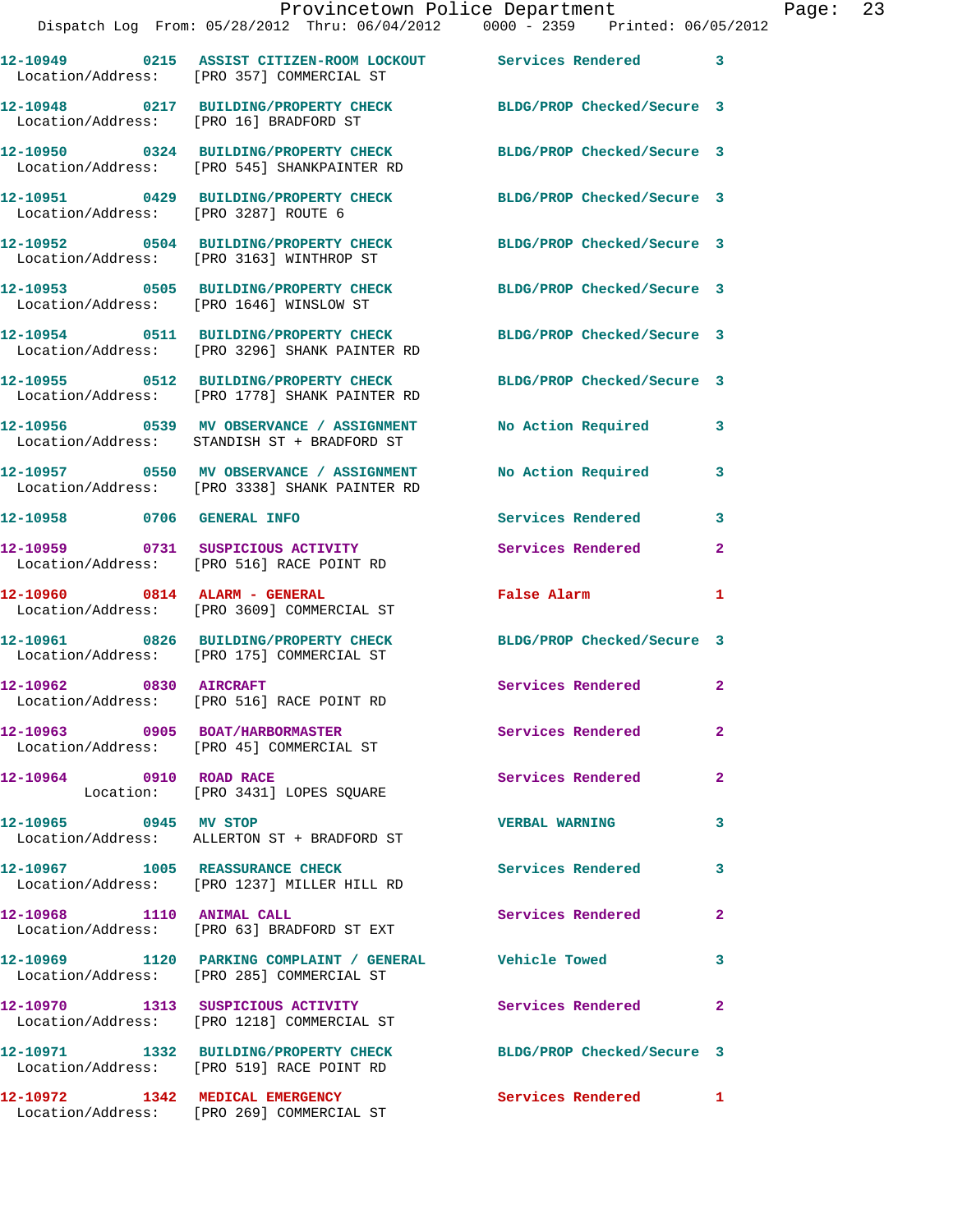|                                                              | Dispatch Log From: 05/28/2012 Thru: 06/04/2012   0000 - 2359   Printed: 06/05/2012                               | Provincetown Police Department |                | Page: 24 |  |
|--------------------------------------------------------------|------------------------------------------------------------------------------------------------------------------|--------------------------------|----------------|----------|--|
|                                                              | 12-10973 1347 LOST PROPERTY                                                                                      | <b>Services Rendered</b>       | $\mathbf{3}$   |          |  |
|                                                              | Location/Address: [PRO 542] SHANK PAINTER RD                                                                     |                                |                |          |  |
| 12-10974 1351 GENERAL INFO                                   |                                                                                                                  | Services Rendered 3            |                |          |  |
|                                                              | 12-10975 1356 FOLLOW UP<br>Location/Address: [PRO 1237] MILLER HILL RD                                           | Services Rendered              | $\mathbf{2}$   |          |  |
|                                                              | 12-10976 1547 ASSIST CITIZEN<br>Location/Address: [PRO 542] SHANK PAINTER RD                                     | SPOKEN TO                      | 3              |          |  |
|                                                              | 12-10977 1600 MV OBSERVANCE / ASSIGNMENT Services Rendered<br>Location/Address: [PRO 3257] SHANKPAINTER RD       |                                | 3              |          |  |
|                                                              | 12-10978 1601 BUILDING/PROPERTY CHECK BLDG/PROP Checked/Secure 3<br>Location/Address: [PRO 2898] JEROME SMITH RD |                                |                |          |  |
| Location/Address: [PRO 2521] ROUTE 6                         | 12-10980 1617 MV OBSERVANCE / ASSIGNMENT No Action Required 3                                                    |                                |                |          |  |
| 12-10981 1621 MV STOP                                        | Location/Address: [PRO 2513] ROUTE 6                                                                             | <b>VERBAL WARNING</b>          | 3              |          |  |
|                                                              | 12-10982 1627 BUILDING/PROPERTY CHECK BLDG/PROP Checked/Secure 3<br>Location/Address: [PRO 2483] COMMERCIAL ST   |                                |                |          |  |
| 12-10983 1629 SHOPLIFTING<br>Location/Address: COMMERCIAL ST |                                                                                                                  | Services Rendered              | 3              |          |  |
| Location/Address: RYDER ST                                   | 12-10984 1712 PARKING COMPLAINT / GENERAL Services Rendered                                                      |                                | 3              |          |  |
| 12-10985 1723 MV STOP                                        | Location/Address: [PRO 3078] ALDEN ST                                                                            | <b>VERBAL WARNING</b>          | 3              |          |  |
| Location/Address: [PRO 569] WINSLOW ST                       | 12-10986 1730 BUILDING/PROPERTY CHECK BLDG/PROP Checked/Secure 3                                                 |                                |                |          |  |
|                                                              | 12-10987 1746 BUILDING/PROPERTY CHECK BLDG/PROP Checked/Secure 3<br>Location/Address: [PRO 1989] COMMERCIAL ST   |                                |                |          |  |
|                                                              | 12-10988 1803 MV OBSERVANCE / ASSIGNMENT Services Rendered 3<br>Location/Address: BRADFORD ST + RYDER ST         |                                |                |          |  |
|                                                              | 12-10989 1808 BUILDING/PROPERTY CHECK BLDG/PROP Checked/Secure 3<br>Location/Address: [PRO 3317] CEMETERY RD     |                                |                |          |  |
| 12-10990 1811 MV STOP<br>Location/Address: BRADFORD ST       |                                                                                                                  | <b>VERBAL WARNING</b>          | 3              |          |  |
| 12-10991 1815 MV STOP                                        | Location/Address: [PRO 2479] ROUTE 6                                                                             | <b>VERBAL WARNING</b>          | 3              |          |  |
|                                                              | 12-10992 1823 ASSIST CITIZEN<br>Location/Address: [PRO 1237] MILLER HILL RD                                      | Services Rendered              | 3              |          |  |
| 12-10993 1827 FOLLOW UP                                      | Location/Address: [PRO 43] BRADFORD ST                                                                           | Services Rendered              | $\overline{2}$ |          |  |
|                                                              | 12-10994 1831 LOST SILVER BRACELET<br>Location/Address: [PRO 542] SHANK PAINTER RD                               | Services Rendered              | 3              |          |  |
| 12-10995 1834 MV STOP<br>Refer To Arrest: 12-108-AR          | Location/Address: RYDER ST + COMMERCIAL ST                                                                       | Arrest(s) Made                 | 3              |          |  |
| 12-10996 1901 FOLLOW UP                                      | Location/Address: [PRO 2305] COMMERCIAL ST                                                                       | Services Rendered              | $\mathbf{2}$   |          |  |
|                                                              | 12-10997 2031 BUILDING/PROPERTY CHECK BLDG/PROP Checked/Secure 3                                                 |                                |                |          |  |

Location/Address: [PRO 105] COMMERCIAL ST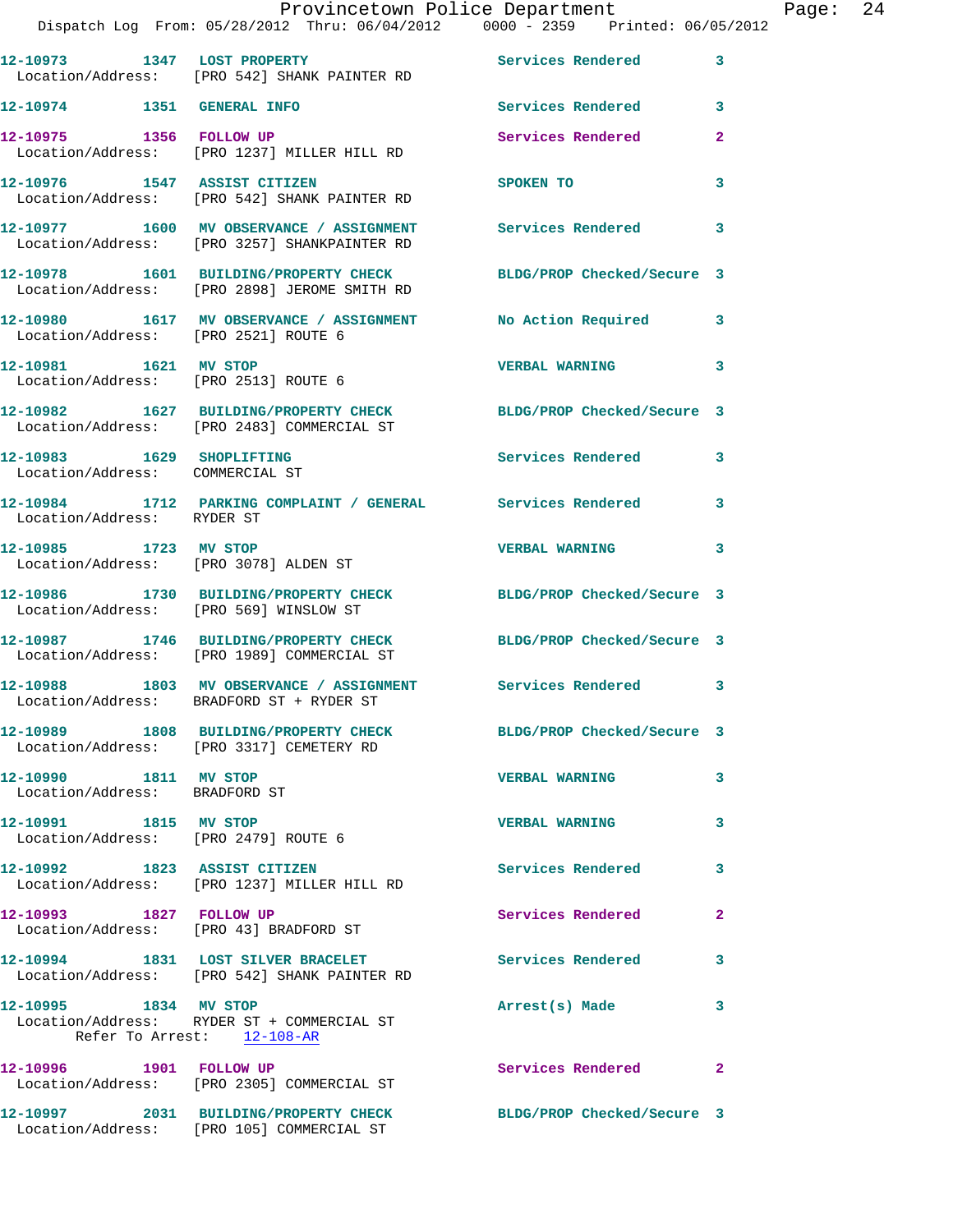| 12-11000 2046 MV STOP<br>Location: RYDER ST EXT |                                                                                                                | <b>VERBAL WARNING</b>      | 3                    |
|-------------------------------------------------|----------------------------------------------------------------------------------------------------------------|----------------------------|----------------------|
|                                                 | 12-11001 2058 BUILDING/PROPERTY CHECK<br>Location/Address: [PRO 175] COMMERCIAL ST                             | BLDG/PROP Checked/Secure 3 |                      |
|                                                 | 12-11002 2059 BUILDING/PROPERTY CHECK<br>Location/Address: [PRO 182] COMMERCIAL ST                             | BLDG/PROP Checked/Secure 3 |                      |
|                                                 | 12-11003 2106 BUILDING/PROPERTY CHECK<br>Location/Address: [PRO 2898] JEROME SMITH RD                          | BLDG/PROP Checked/Secure 3 |                      |
|                                                 | 12-11004 2107 BUILDING/PROPERTY CHECK BLDG/PROP Checked/Secure 3<br>Location/Address: [PRO 1638] COMMERCIAL ST |                            |                      |
| 12-11005 2115 BAR CHECK                         | Location/Address: [PRO 3410] COMMERCIAL ST                                                                     | BLDG/PROP Checked/Secure 2 |                      |
|                                                 | 12-11007 2137 BAR CHECK<br>Location/Address: [PRO 3094] COMMERCIAL ST                                          | BLDG/PROP Checked/Secure 2 |                      |
| 12-11008 2141 BAR CHECK                         | Location/Address: [PRO 399] COMMERCIAL ST                                                                      | BLDG/PROP Checked/Secure 2 |                      |
|                                                 | 12-11009 2144 BUILDING/PROPERTY CHECK BLDG/PROP Checked/Secure 3<br>Location/Address: [PRO 306] COMMERCIAL ST  |                            |                      |
| 12-11010 2145 BAR CHECK                         | Location/Address: [PRO 3443] COMMERCIAL ST                                                                     | BLDG/PROP Checked/Secure 2 |                      |
|                                                 | 12-11011 2151 BAR CHECK<br>Location/Address: [PRO 3331] COMMERCIAL ST                                          | BLDG/PROP Checked/Secure 2 |                      |
|                                                 | 12-11012 2223 BUILDING/PROPERTY CHECK<br>Location/Address: [PRO 3609] COMMERCIAL ST                            | Services Rendered          | 3                    |
|                                                 | 12-11013 2239 ASSIST AGENCY / MUTUAL AID No Action Required<br>Location/Address: [PRO 350] COMMERCIAL ST       |                            | 3                    |
|                                                 | 12-11014 2251 MEDICAL EMERGENCY<br>Location/Address: [PRO 2647] SHANK PAINTER RD                               | PATIENT REFUSAL            | 1                    |
| 12-11015 2256 ASSAULT                           | Location/Address: [PRO 399] COMMERCIAL ST<br>Refer To $P/C$ : 12-109-AR                                        | Arrest(s) Made             | 1                    |
| Location/Address: [PRO 444] HIGH POLE           | 12-11016 2308 BUILDING/PROPERTY CHECK BLDG/PROP Checked/Secure 3                                               |                            |                      |
| 12-11017 2309 MV STOP                           | Location/Address: [PRO 290] COMMERCIAL ST<br>Refer To $P/C:$ 12-110-AR<br>Refer To $P/C$ : 12-111-AR           | Arrest(s) Made             | 3                    |
| For Date: $06/04/2012$ - Monday                 |                                                                                                                |                            |                      |
|                                                 | 12-11018 0013 INFO SERVICES - LOBBY<br>Location/Address: [PRO 542] SHANK PAINTER RD                            | Services Rendered          | 15<br>$\mathbf{2}^-$ |
|                                                 | 12-11019 0058 BUILDING/PROPERTY CHECK<br>Location/Address: [PRO 3259] MACMILLAN                                | <b>Services Rendered</b>   | 3                    |
|                                                 | 12-11020 0130 BUILDING/PROPERTY CHECK<br>Location/Address: [PRO 516] RACE POINT RD                             | BLDG/PROP Checked/Secure 3 |                      |
| 12-11021 0131 COMPLAINT                         | Location/Address: [PRO 686] ATLANTIC AVE                                                                       | SPOKEN TO                  | 3                    |

**12-11022 0152 BUILDING/PROPERTY CHECK BLDG/PROP Checked/Secure 3**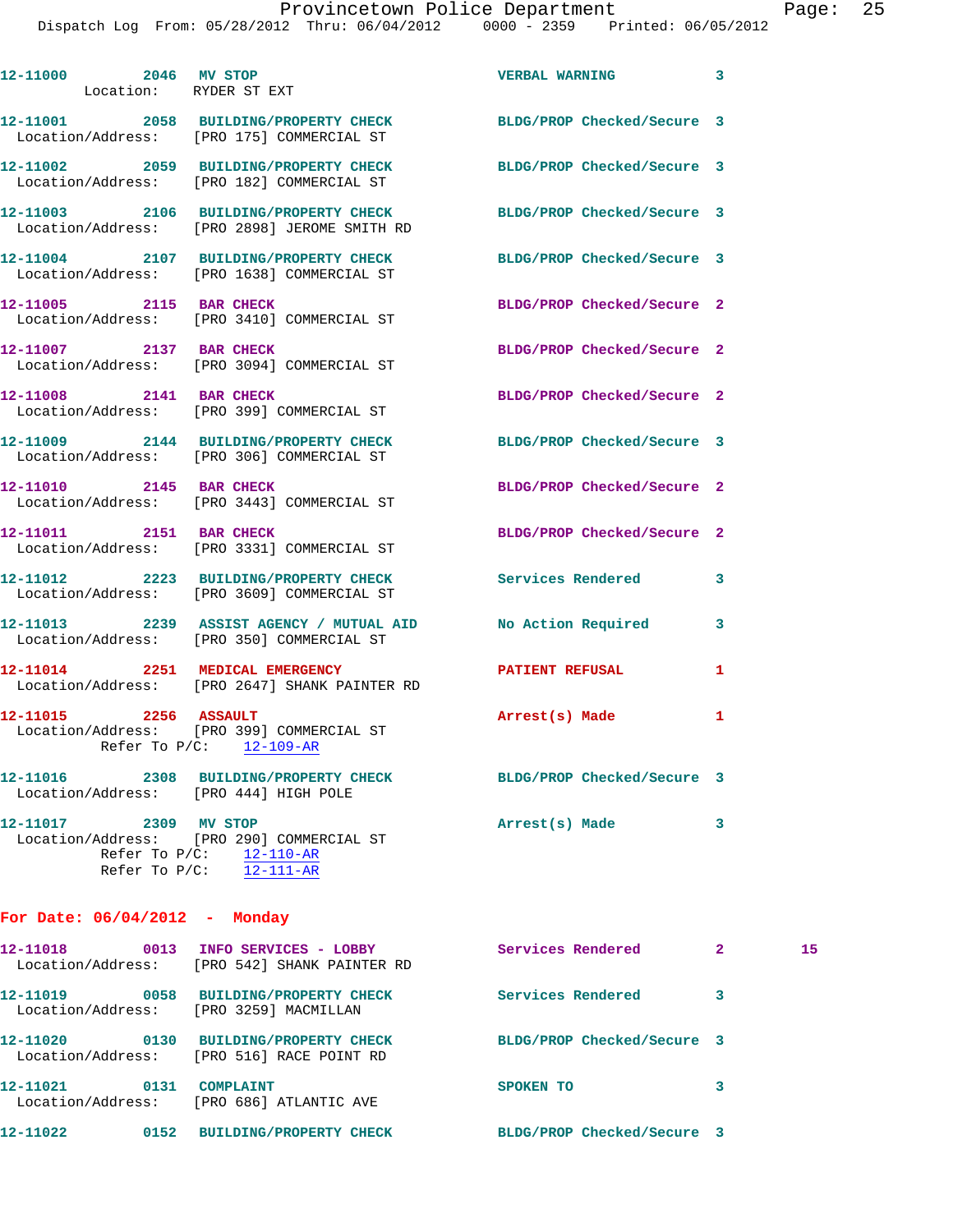|                                                                  | Dispatch Log From: 05/28/2012 Thru: 06/04/2012 0000 - 2359 Printed: 06/05/2012                                    | Provincetown Police Department |              | Page: | 26 |
|------------------------------------------------------------------|-------------------------------------------------------------------------------------------------------------------|--------------------------------|--------------|-------|----|
| Location/Address: [PRO 16] BRADFORD ST                           |                                                                                                                   |                                |              |       |    |
| Location/Address: [PRO 569] WINSLOW ST                           | 12-11023 0157 BUILDING/PROPERTY CHECK BLDG/PROP Checked/Secure 3                                                  |                                |              |       |    |
|                                                                  | 12-11024 0257 BUILDING/PROPERTY CHECK BLDG/PROP Checked/Secure 3<br>Location/Address: [PRO 3287] ROUTE 6          |                                |              |       |    |
|                                                                  | 12-11025 0352 BUILDING/PROPERTY CHECK BLDG/PROP Checked/Secure 3<br>Location/Address: [PRO 3030] TIN PAN ALLEY RD |                                |              |       |    |
|                                                                  | 12-11026 0451 BUILDING/PROPERTY CHECK BLDG/PROP Checked/Secure 3<br>Location/Address: [PRO 3163] WINTHROP ST      |                                |              |       |    |
|                                                                  | 12-11027 0459 BUILDING/PROPERTY CHECK Services Rendered 3<br>Location/Address: [PRO 1778] SHANKPAINTER RD         |                                |              |       |    |
|                                                                  | 12-11028 0801 DECEASED POSSUM<br>Location/Address: [PRO 1021] NICKERSON ST                                        | Services Rendered              | $\mathbf{2}$ |       |    |
|                                                                  | 12-11029 0807 GENERAL INFO                                                                                        | Services Rendered              | 3            |       |    |
|                                                                  | 12-11030 0924 TOW/STREET SWEEP<br>Location/Address: [PRO 542] SHANK PAINTER RD                                    | Services Rendered              | 3            |       |    |
|                                                                  | 12-11031 0931 BUILDING/PROPERTY CHECK BLDG/PROP Checked/Secure 3<br>Location/Address: [PRO 391] COMMERCIAL ST     |                                |              |       |    |
|                                                                  | 12-11032 0933 SPRINKLER SYSTEM TESTING Services Rendered 1<br>Location/Address: [PRO 2919] COMMERCIAL ST          |                                |              |       |    |
|                                                                  | 12-11033 1019 REASSURANCE CHECK<br>Location/Address: [PRO 1237] MILLER HILL RD                                    | Services Rendered              | 3            |       |    |
|                                                                  | 12-11034 1022 FUNERAL ESCORT<br>Location/Address: [PRO 1645] HARRY KEMP WAY                                       | Services Rendered              | 3            |       |    |
|                                                                  | 12-11035 1028 ALARM SYSTEM TESTING<br>Location/Address: [PRO 290] COMMERCIAL ST                                   | <b>Services Rendered</b>       | 1            |       |    |
|                                                                  | 12-11036 1105 MEDICAL EMERGENCY/DOT<br>Location/Address: [PRO 440] HARRY KEMP WAY                                 | Transported to Hospital 1      |              |       |    |
| 12-11037 1114 MV STOP<br>Refer To Accident: 12-21-AC             | Location/Address: RYDER ST + BRADFORD ST                                                                          | Citation/Warning Issued 3      |              |       |    |
| 12-11038 1222 FOLLOW UP<br>Location/Address: [PRO 785] CARVER ST |                                                                                                                   | Services Rendered              | $\mathbf{2}$ |       |    |
|                                                                  | 12-11039 1257 ASSIST CITIZEN<br>Location/Address: [PRO 542] SHANK PAINTER RD                                      | Services Rendered              | 3            |       |    |
| 12-11040   1321   COMPLAINT<br>Location/Address: HARRY KEMP WAY  |                                                                                                                   | No Action Required             | 3            |       |    |
| Location/Address: [PRO 1645] HARRY KEMP                          | 12-11041 1336 MV OBSERVANCE / ASSIGNMENT Services Rendered                                                        |                                | 3            |       |    |
| 12-11042 1355 MV STOP                                            | Location/Address: [PRO 2518] ROUTE 6                                                                              | <b>VERBAL WARNING</b>          | 3            |       |    |
|                                                                  | 12-11043 1410 BUILDING/PROPERTY CHECK BLDG/PROP Checked/Secure 3<br>Location/Address: [PRO 3317] CEMETERY RD      |                                |              |       |    |
| 12-11044 1418 MV STOP                                            | Location/Address: [PRO 106] COMMERCIAL ST                                                                         | Citation/Warning Issued 3      |              |       |    |
|                                                                  | 12-11045 1505 PARKING COMPLAINT / GENERAL<br>Location/Address: COMMERCIAL ST + CENTER ST                          | No Action Required             | 3            |       |    |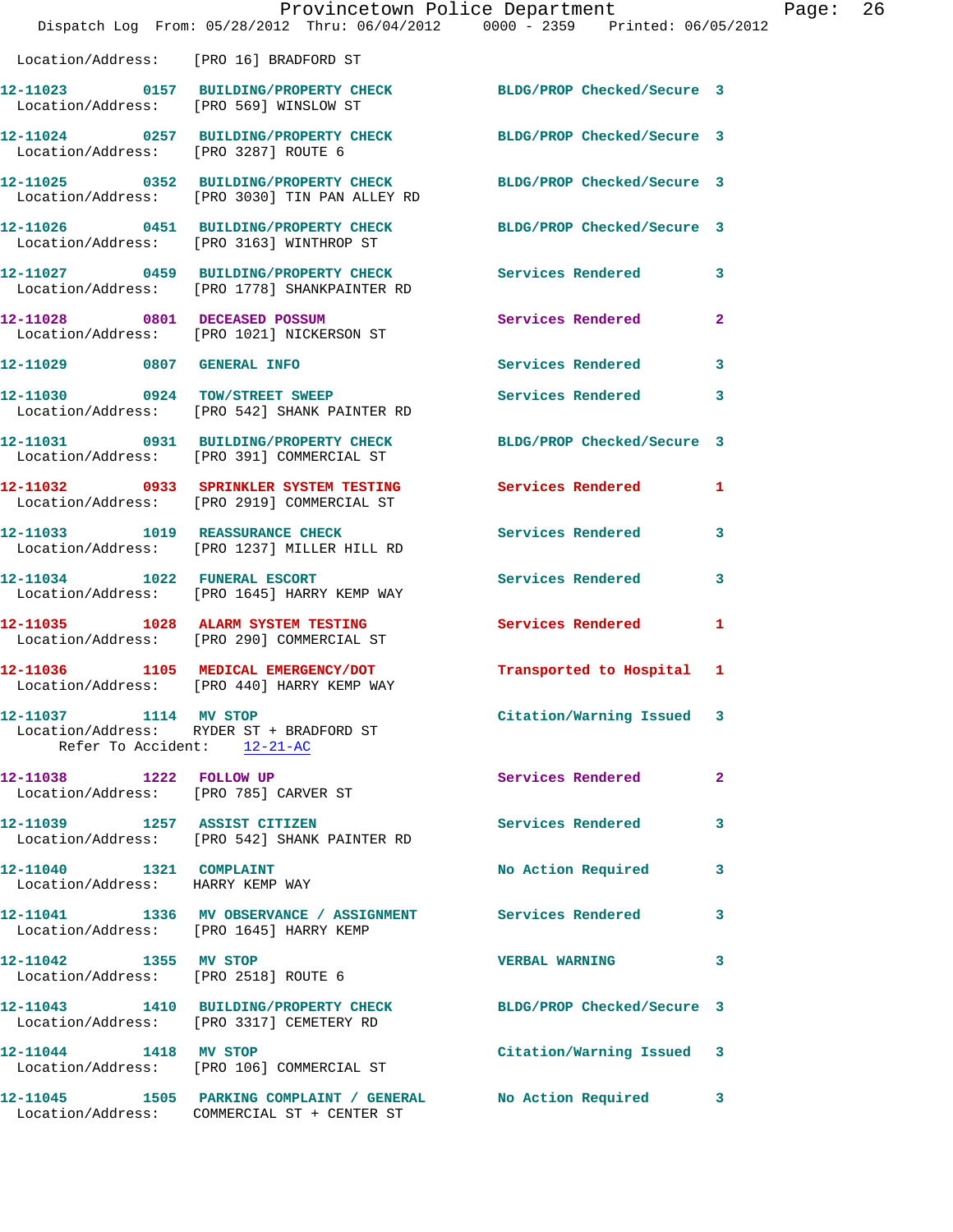|                                 | Provincetown Police Department The Rage: 27<br>Dispatch Log From: 05/28/2012 Thru: 06/04/2012   0000 - 2359   Printed: 06/05/2012 |                            |              |  |
|---------------------------------|-----------------------------------------------------------------------------------------------------------------------------------|----------------------------|--------------|--|
|                                 | 12-11046 1528 MV DISABLED-LOCKOUT Services Rendered 2<br>Location: PRINCE ST PARKING LOT                                          |                            |              |  |
|                                 | 12-11047 1537 PARKING COMPLAINT / GENERAL No Action Required 3<br>Location/Address: [PRO 2539] RYDER ST                           |                            |              |  |
|                                 | 12-11048 1538 AIRCRAFT-FLIGHT COV.               Services Rendered Location/Address:     [PRO 516] RACE POINT RD                  |                            | $\mathbf{2}$ |  |
| Location/Address: COMMERCIAL ST | 12-11049 1548 LOST CHARM BRACELET No Action Required 3                                                                            |                            |              |  |
|                                 | 12-11050 1607 MV STOP<br>Location/Address: [PRO 208] COMMERCIAL ST                                                                | VERBAL WARNING 3           |              |  |
|                                 | 12-11052 1642 ASSIST AGENCY / MUTUAL AID Taken/Referred to Other 3<br>Location/Address: [PRO 518] RACE POINT RD                   |                            |              |  |
|                                 | 12-11051 1645 BUILDING/PROPERTY CHECK BLDG/PROP Checked/Secure 3<br>Location/Address: [PRO 519] RACE POINT RD                     |                            |              |  |
|                                 | 12-11053 1659 MV COMPLAINT 12-11053 No Action Required 2<br>Location: [PRO 3720] TOWN OF PROVINCETOWN                             |                            |              |  |
|                                 | 12-11054 1715 BUILDING/PROPERTY CHECK BLDG/PROP Checked/Secure 3<br>Location/Address: [PRO 564] BAYBERRY                          |                            |              |  |
|                                 | 12-11055 1725 MV STOP 12-11055<br>Location/Address: [PRO 536] SHANK PAINTER RD                                                    |                            | 3            |  |
|                                 | 12-11056 1736 MV OBSERVANCE / ASSIGNMENT Services Rendered 3<br>Location/Address: BRADFORD ST + RYDER ST                          |                            |              |  |
|                                 | 12-11058 1743 PARKING COMPLAINT / GENERAL Services Rendered 3<br>Location/Address: [PRO 662] COMMERCIAL ST                        |                            |              |  |
| 12-11057 1744 MV STOP           | Location/Address: [PRO 37] BRADFORD ST                                                                                            | <b>VERBAL WARNING 3</b>    |              |  |
|                                 | 12-11059 1835 ALARM - GENERAL<br>Location/Address: [PRO 530] SHANK PAINTER RD                                                     | False Alarm                | 1            |  |
|                                 | 12-11060 1913 BUILDING/PROPERTY CHECK<br>Location/Address: [PRO 519] RACE POINT RD                                                | BLDG/PROP Checked/Secure 3 |              |  |
|                                 | 12-11061 1925 BUILDING/PROPERTY CHECK BLDG/PROP Checked/Secure 3<br>Location/Address: [PRO 182] COMMERCIAL ST                     |                            |              |  |
| 12-11062 1934 MV STOP           | Location/Address: [PRO 2489] BRADFORD ST                                                                                          | <b>VERBAL WARNING</b>      | 3            |  |
|                                 | 12-11063 1938 MV OBSERVANCE / ASSIGNMENT Services Rendered<br>Location/Address: BRADFORD ST + RYDER ST                            |                            | 3            |  |
|                                 | 12-11064 2011 ASSIST AGENCY / NOTIFICATION SPOKEN TO<br>Location/Address: [PRO 1690] COMMERCIAL ST                                |                            | 3            |  |
|                                 | 12-11065 2036 ALARM - GENERAL<br>Location/Address: [PRO 182] COMMERCIAL ST                                                        | False Alarm                | 1            |  |
| 12-11066 2037 MV STOP           | Location/Address: [PRO 2416] COMMERCIAL ST                                                                                        | <b>VERBAL WARNING</b>      | 3            |  |
|                                 | 12-11067 2048 BUILDING/PROPERTY CHECK BLDG/PROP Checked/Secure 3<br>Location/Address: [PRO 2483] COMMERCIAL ST                    |                            |              |  |
|                                 | 12-11068 2058 MV OBSERVANCE / ASSIGNMENT No Action Required 3<br>Location/Address: BRADFORD ST + STANDISH ST                      |                            |              |  |
| 12-11069 2104 MV STOP           | Location/Address: BRADFORD ST + HIGH POLE HILL                                                                                    | <b>VERBAL WARNING</b>      | 3            |  |